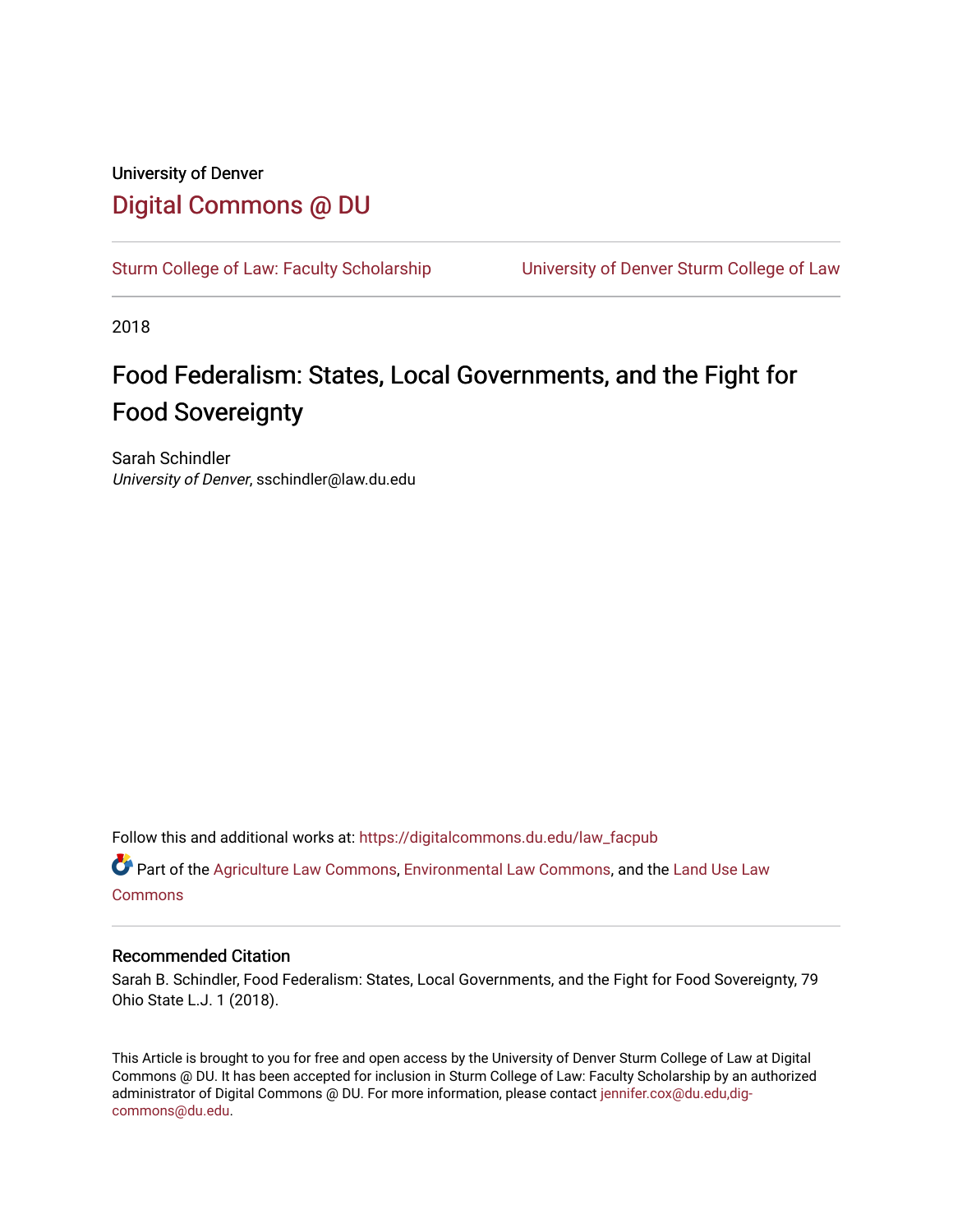# Food Federalism: States, Local Governments, and the Fight for Food Sovereignty

# Publication Statement

Originally published as Sarah B. Schindler, Food Federalism: States, Local Governments, and the Fight for Food Sovereignty, 79 Ohio State L.J. 1 (2018).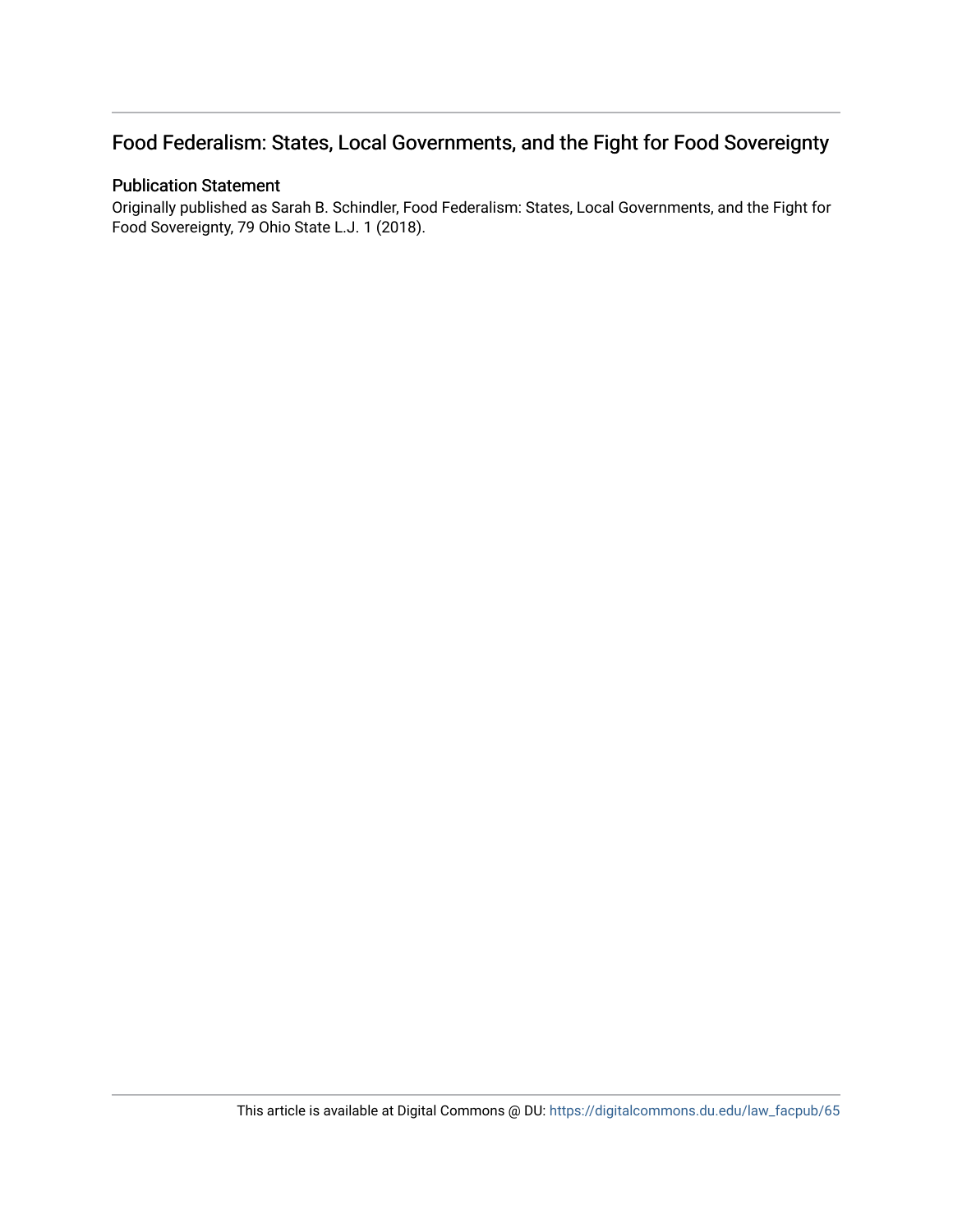# **Food Federalism: States, Local Governments, and the Fight for Food Sovereignty**

## SARAH SCHINDLER

*Recently, a number of states have sought to withdraw or restrain local power. In this Article, which is part of the "Re-Thinking State Relevance" symposium hosted by the Ohio State Law Journal, I write about a state taking the opposite approach, and attempting to affirmatively endow its local governments with additional powers. The state is Maine, and the context is control over local food production and sales. This Article begins by addressing the emergence of the sustainable local foods movement broadly, and reasons for the growth of this movement. It then focuses more pointedly on the food sovereignty movement, considering the ways that this movement has sought to put control into the hands of local people, and thus local governments. This Article then considers the power struggles between state and local governments, and the reason that even strong local governments might not be able to act as forcefully as they would like in areas such as food regulation. Finally, this Article addresses Maine's passage of a state law recognizing local food sovereignty, and the federalism concerns that this law raised. This Article seeks to present a roadmap for states that wish to play a more active role in advancing local food goals, or empowering local governments more broadly.*

## TABLE OF CONTENTS

| I.                      |                                                             |  |
|-------------------------|-------------------------------------------------------------|--|
| II.                     | THE RELATIONSHIP BETWEEN LOCAL FOODS AND                    |  |
|                         |                                                             |  |
|                         | A. Public Health Concerns Associated with Industrial        |  |
|                         |                                                             |  |
|                         | B. Environmental Health Concerns Associated with Industrial |  |
|                         |                                                             |  |
| HI.                     |                                                             |  |
| $\mathbf{I} \mathbf{V}$ | WHY FOOD SOVEREIGNTY?: MOTIVATIONS BEHIND THE               |  |
|                         |                                                             |  |
| V —                     | THE POWER STRUGGLE BETWEEN STATES AND LOCAL                 |  |
|                         |                                                             |  |
|                         | VI. THE STATE OF MAINE AND FOOD SOVEREIGNTY 775             |  |

 Edward S. Godfrey Professor of Law and Associate Dean for Research, University of Maine School of Law. Thanks to Margot Pollans and Anthony Moffa for feedback, to Daniel McCue for research assistance, and to the members of the *Ohio State Law Journal* for inviting me to present at this symposium.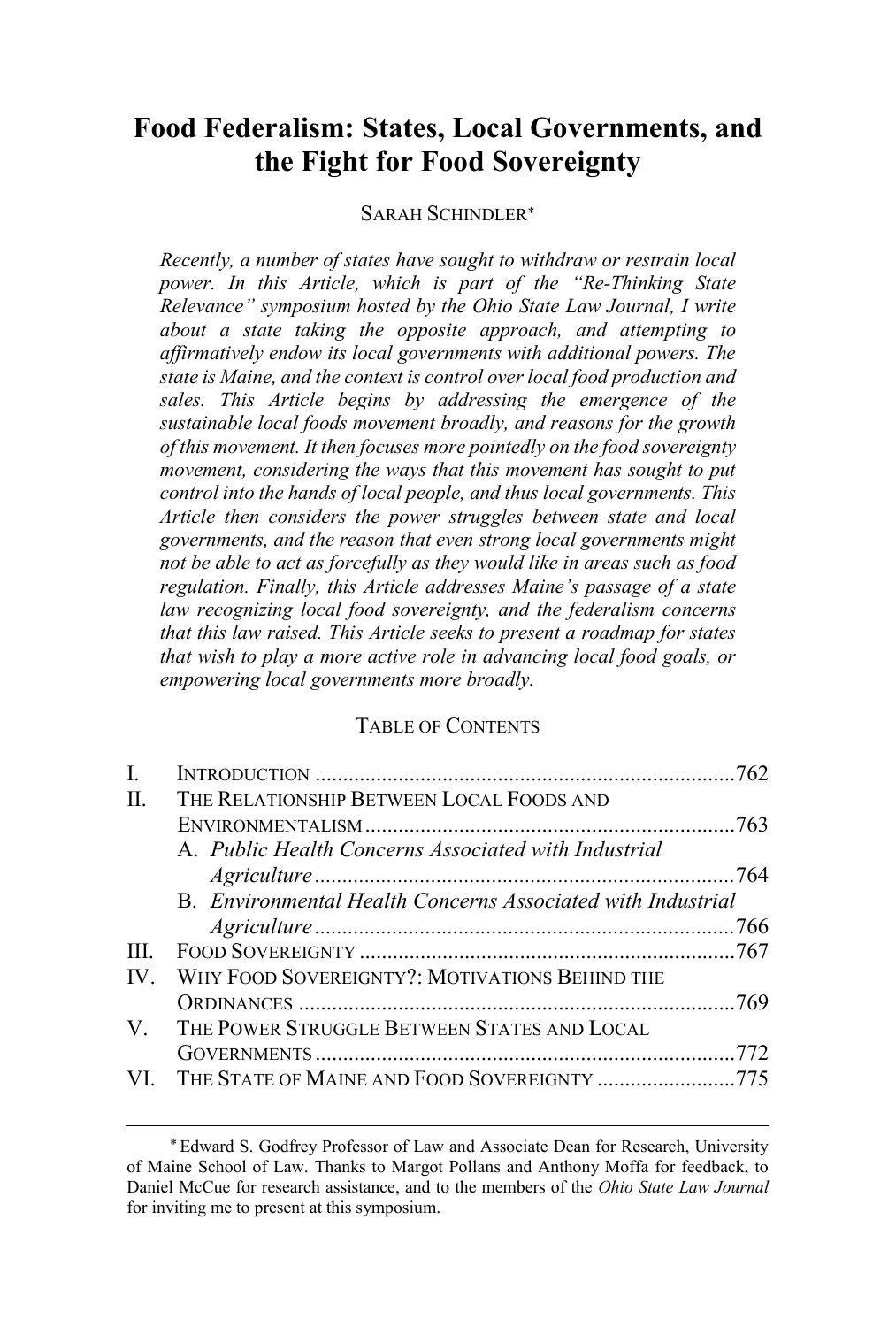#### VII. CONCLUSION................................................................................779

#### I. INTRODUCTION

When I ask my first-year students what they know about environmental regulation, they often mention the famous federal environmental statutes—the Clean Air Act, the Clean Water Act, and the Endangered Species Act. While these classic federal statutes make up the bulk of a traditional environmental law curriculum, many scholars have expanded their conception of environmental law.1 This expanded view includes actions taken at the state and local levels, as well as topics outside the traditional canon.<sup>2</sup>

The topic of this symposium is "Re-Thinking State Relevance." While a number of scholars focus their work on the interplay between state and federal governments when it comes to environmental law, my research focuses primarily on *local* governments and the ways they can aid in advancing environmentalist agendas and fighting climate change.<sup>3</sup>

Local governments have been working toward environmental goals on a number of fronts, especially through climate change mitigation and adaptation.4 But in this Article, I want to address a topic that would likely be considered outside the traditional canon, but one that constitutes a growing and important part of environmental law: local and regional food systems.<sup>5</sup> More specifically,

2 *Id.*

 <sup>1</sup> *See generally* Jason J. Czarnezki & Sarah Schindler, *President Trump, the New Chicago School, & the Future of Environmental Law and Scholarship*, *in* PERSPECTIVES ON ENVIRONMENTAL LAW SCHOLARSHIP: ESSAYS ON PURPOSE, SHAPE AND DIRECTION (Ole Windahl Pederson ed., forthcoming 2019) (manuscript at 196) (on file with author) (describing the expanding nature of what scholars consider to fall within the category of "environmental law").

<sup>3</sup> *See generally* Sarah Schindler, *The Future of Abandoned Big Box Stores: Legal Solutions to the Legacies of Poor Planning Decisions*, 83 U. COLO. L. REV. 471 (2012) (discussing how local governments have an economic incentive to repurpose big box stores and proposing four alternative uses: retail reuse, adaptive reuse, demolition and redevelopment, and demolition and regreening); Sarah Schindler, *Unpermitted Urban Agriculture: Transgressive Actions, Changing Norms, and the Local Food Movement*, 2014 WIS. L. REV. 369 (2014) [hereinafter Schindler, *Unpermitted*] (discussing illegal local food actions as a catalyst for change); Sarah B. Schindler, *Following Industry's LEED: Municipal Adoption of Private Green Building Standards*, 62 FLA. L. REV. 285 (2010) (discussing private rule creation).

<sup>4</sup> *See, e.g.*, John R. Nolon, *Zoning, Transportation, and Climate Change*, 8 ZONING L. & PRAC. REP. 1, 2 (2007); Emma L. Tompkins & Hallie Eakin, *Managing Private and Public Adaptation to Climate Change*, 22 GLOBAL ENVTL. CHANGE 3, 4 (2012); Katrina Fischer Kuh, *When Government Intrudes: Regulating Individual Behaviors that Harm the Environment*, 61 DUKE L.J. 1111, 1132–33 (2012).

<sup>&</sup>lt;sup>5</sup> A number of environmental law scholars have been writing about food systems and food law in recent years, to the extent that a co-author and I have suggested that it is now part of an expanded definition of environmental law. *See* Czarnezki & Schindler, *supra* note 1 (manuscript at 196–97); *see also* Patricia E. Salkin & Amy Lavine, *Regional Foodsheds:*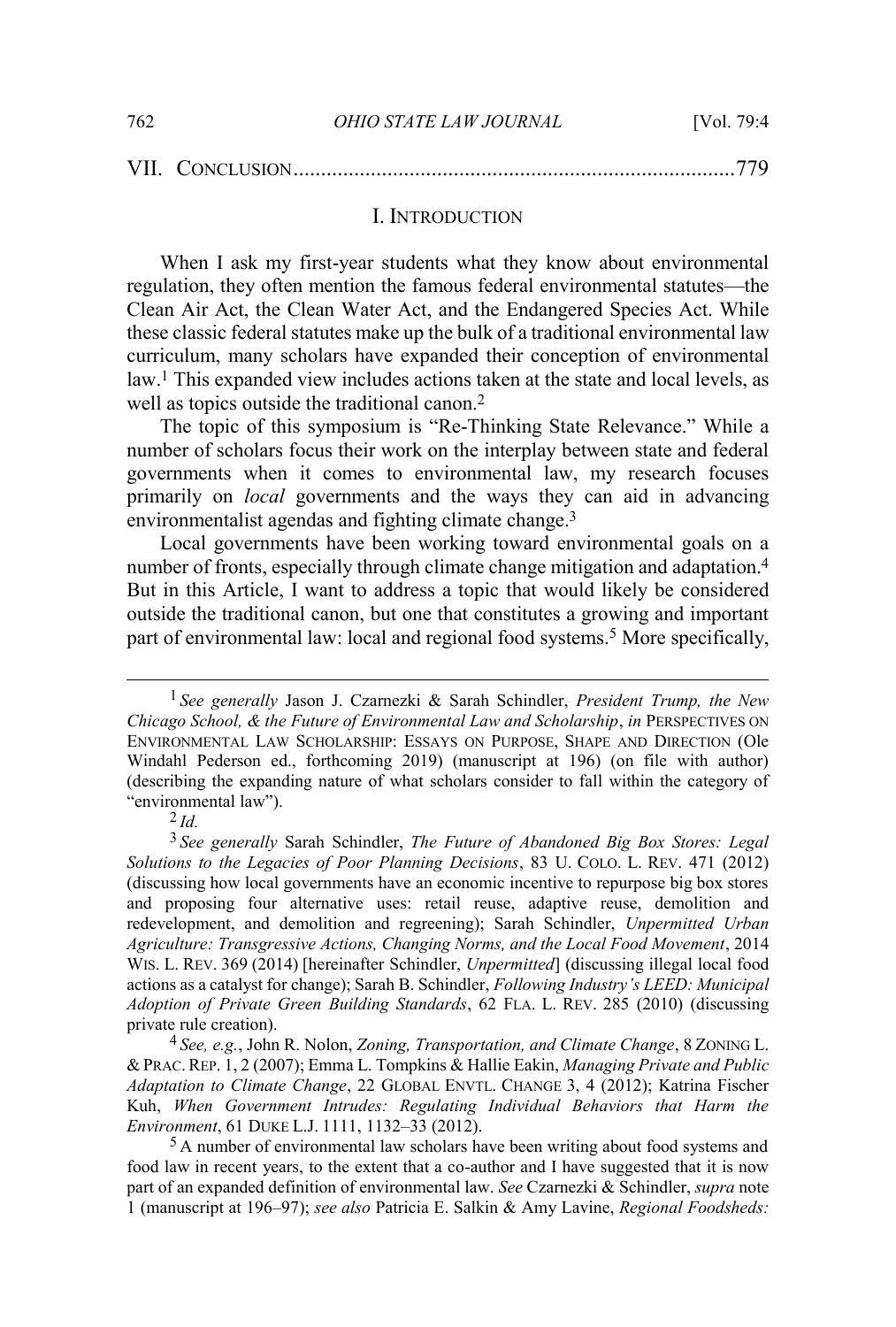$\overline{a}$ 

a number of local governments have been adopting what are known as "food sovereignty" ordinances with a variety of goals, including improving their ability to produce and consume locally grown food.6

This Article will begin in Part II by addressing the emergence of the sustainable local foods movement and reasons for its growth. That Part will specifically address how local food systems can advance environmental goals. Part III will turn to a focused discussion of the food sovereignty movement. It considers the way this movement seeks to put control in the hands of local people, and thus local governments, while Part IV addresses the motivations behind the adoption of local food sovereignty ordinances. Part V turns to the power struggles between state and local governments, and the reason that even strong local governments might not be able to act as forcefully as they would like in areas such as food regulation. In discussing the relationship between state and local governments, and the fact that local governments often lack power to take bold actions to advance environmental goals, this Part will suggest that this leaves a lot of room for states to step in and take actions to encourage and empower local governments. Part VI presents an example of a state doing just that: it addresses Maine's passage of a State law recognizing local food sovereignty and the federalism issues that this law raised. This Article concludes by addressing the way that states can play a more active role in advancing local food goals.

# II. THE RELATIONSHIP BETWEEN LOCAL FOODS AND ENVIRONMENTALISM

This Article is part of the symposium panel dealing with environmental law. Thus, it begins by addressing the ways in which local foods are related to environmental law, environmentalism, and environmental goals.

The local foods movement has gained much traction and public visibility in recent years.7 There are a number of reasons for the rise in interest in local foods, including "deeply held philosophical concerns about corporate influence over

7 *See* Oran B. Hesterman & Daniel Horan, *The Demand for 'Local' Food Is Growing— Here's Why Investors Should Pay Attention*, BUS. INSIDER (Apr. 25, 2007), https://www.businessinsider.com/the-demand-for-local-food-is-growing-2017-4 [https://perma.cc/R2GQ-KMFV].

*Are Our Local Zoning and Land Use Regulations Healthy?*, 22 FORDHAM ENVTL. L. REV. 599, 600 (2011).

<sup>6</sup> *See* Alexis Baden-Mayer & Katherine Paul, *Can Food Sovereignty Laws Protect Local Farms from Annihilation?*, ORGANIC CONSUMERS ASS'N (Sept. 11, 2013), https://www.organicconsumers.org/news/can-food-sovereignty-laws-protect-local-farmsannihilation [https://perma.cc/T6U8-2RX2]; *see also* Town of Montville, Me., Montville Local Food Security Resolution (2011), *available at* https://www.sourcewatch.org/images /3/33/Montville\_Local\_Food\_Resolution.pdf [https://perma.cc/HW28-JTAJ] (last visited Apr. 24, 2018); Letter from Neil Coonerty & Ellen Pirie to Bd. of Supervisors, Cty. of Santa Cruz (Sept. 6, 2011), https://foodfreedom.files.wordpress.com/2011/09/santa-cruz-right-togrow-resolutn.pdf [https://perma.cc/R35Q-E2ZQ].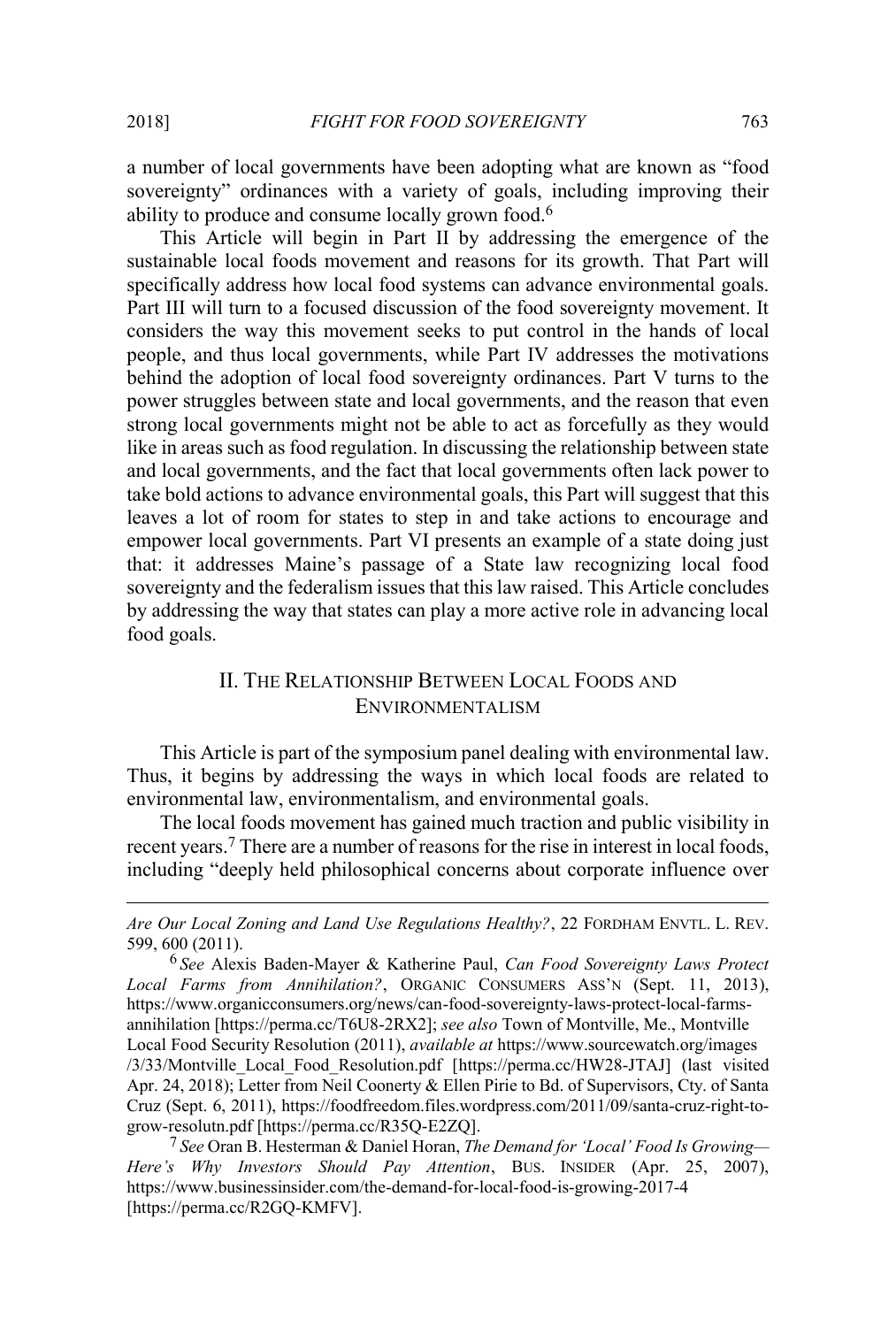the U.S. food supply and the environmental ramifications of our current centralized food system structure, to a simple preference for food varieties that have been bred for flavor rather than tolerance for long-distance shipping."<sup>8</sup> Indeed, much of the discussion surrounding the increased interest in local foods connects the idea to more sustainable agricultural practices, and a desire to move away from industrial agricultural production and the harms associated with it.9 As I have written about previously, those harms fall into two broad categories: harm to the public health and harm to the environment.<sup>10</sup>

#### A. *Public Health Concerns Associated with Industrial Agriculture*

Industrial agricultural practices are tied to a number of public health concerns, including food insecurity, food deserts, and diet-related disease, all of which could also be thought of as environmental justice issues.<sup>11</sup> First, food insecurity is the idea that many people do not have access to sufficient amounts of affordable, healthy foods to feed their families.12 Scholars have argued that food insecurity is tied to large-scale industrial food production due to factors such as reliance on oil products and the need for food to be imported from farflung production locations.13

 8 Debra Tropp & Malini Ram Moraghan, *Local Food Demand in the U.S.: Evolution of the Marketplace and Future Potential*, *in* HARVESTING OPPORTUNITY: THE POWER OF REGIONAL FOOD SYSTEM INVESTMENTS TO TRANSFORM COMMUNITIES 15, 27 (Andrew Dumont et al. eds., 2017).

<sup>9</sup>Of course, the two are not mutually exclusive. It is possible that there is a large monoculture-based industrial agriculture scale farm down the street from your house! However, most of the literature discussing local foods defines it as "alternative and oppositional" to industrial food systems. *See* Robert Feagan, *The Place of Food: Mapping Out the 'Local' in Local Food Systems*, 31 PROGRESS HUM. GEOGRAPHY 23, 24 (2007) (comparing "local food systems" movements, including alternative agro-food networks, community food security, civic agriculture, post-productivism, shortened food chains, and the "quality turn").

10 Sarah B. Schindler, *Of Backyard Chickens and Front Yard Gardens: The Conflict Between Local Governments and Locavores*, 87 TUL. L. REV. 231, 262–68 (2012) [hereinafter Schindler, *Backyard*] (discussing public health harms including food insecurity, food deserts, and obesity—and environmental harms—including the oil-intensive nature of industrial agriculture, monocropping, and animal welfare).

 $11 \, \text{Id}$ 

12 DARRIN NORDAHL, PUBLIC PRODUCE: THE NEW URBAN AGRICULTURE xiii (2009) ("Until communities figure out how to provide for themselves, instead of relying on a handful of petrophilic agribusinesses in remote locations in our country and abroad, our satiety will be tenuous."); *see also* FOOD & AGRIC. ORG. OF THE UNITED NATIONS, TRADE REFORMS AND FOOD SECURITY: CONCEPTUALIZING THE LINKAGES 29 (2003) (defining food security as the state where "all people, at all times, have physical, social and economic access to sufficient, safe and nutritious food which meets their dietary needs and food preferences for an active and healthy life").

13 Schindler, *Backyard*, *supra* note 10, at 234; ANNIE SHATTUCK & ERIC HOLT-GIMÉNEZ, WHY THE LUGAR-CASEY GLOBAL FOOD SAFETY ACT WILL FAIL TO CURB HUNGER 1, 3 (2009); AMARTYA SEN, POVERTY AND FAMINES: AN ESSAY ON ENTITLEMENT AND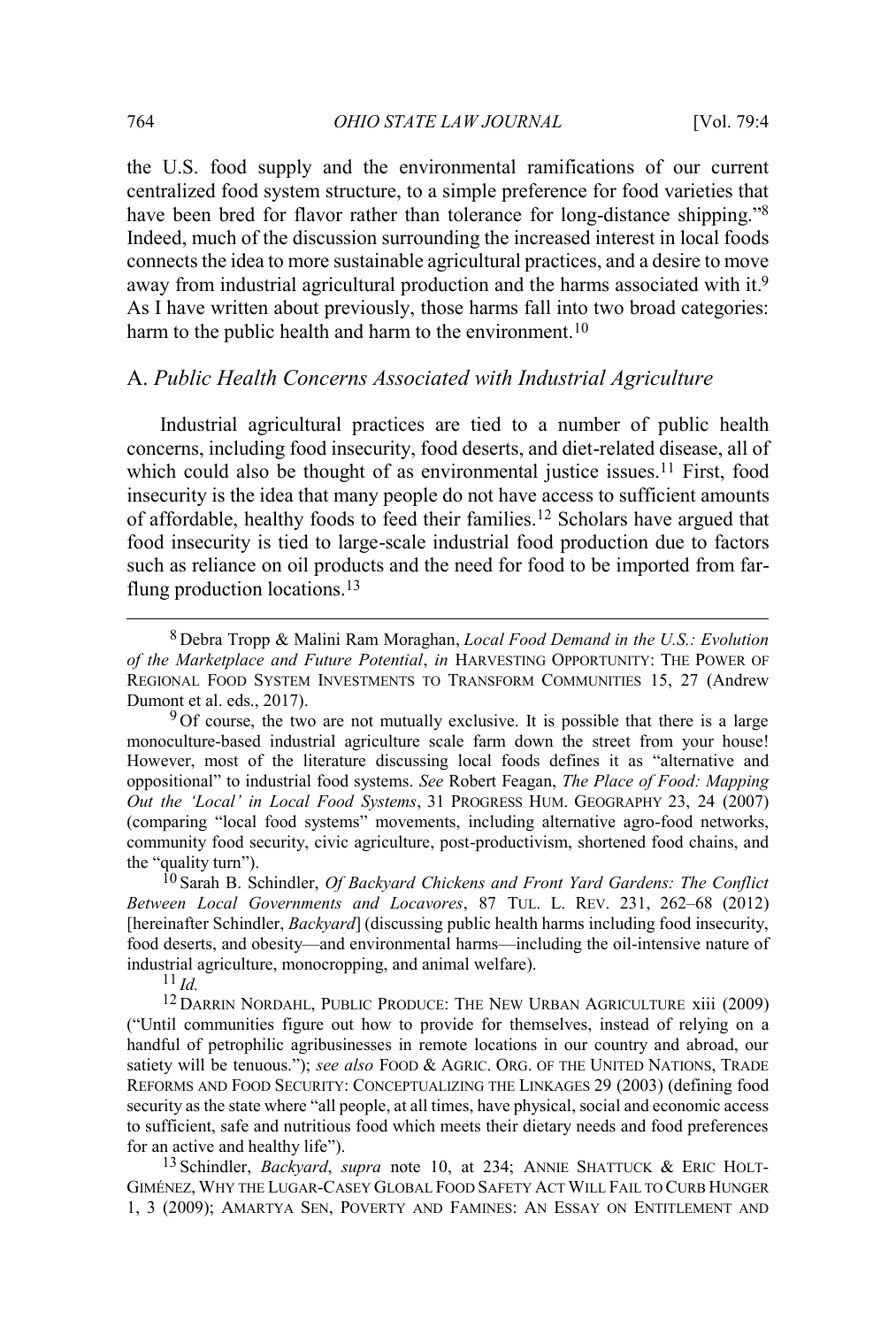Industrial agriculture might also be related to food deserts: areas that lack access to fresh, healthy foods and places that sell them.14 This is in part because the zoning that is required for agricultural operations means that in many parts of the country farms are not close to urban areas, so there is a lack of proximity to produce.15 Wealthier areas often have markets and grocery stores that have sufficient demand to ship in produce, but this is not necessarily the case in all communities.16 Thus, if small-scale or urban farming were permitted closer to or within communities that are currently food deserts, the problems of proximity and distribution could be alleviated.17

Diet-related diseases, such as diabetes and heart disease, are another public health concern that has been linked to the consumption of industrially-produced, processed foods.18 In contrast to all of this, local foods can help to foster and build social capital, a sense of community and identity, and provide avenues for people to meet their neighbors, or to share food that they have grown themselves.19 This type of "civic agriculture" can help improve public health within a community.20

[https://perma.cc/5QP4-ELAQ] (arguing that the famous "1,500 miles" statistic is flawed). 14 Schindler, *Backyard*, *supra* note 10, at 266.

15 *See id.*

 $\overline{a}$ 

16 *See id.* at 267.

17 *See* JACOB E. GERSEN ET AL., *Nutrition*, *in* FOOD LAW: CASES AND MATERIALS 639, 666, 690–91 (2015) (describing food deserts). *But see* Deborah N. Archer & Tamara C. Belinfanti, *We Built It and They Did Not Come: Using New Governance Theory in the Fight for Food Justice in Low-Income Communities of Color*, 15 SEATTLE J. SOC. JUST. 307, 311 (2016) (suggesting "incorrect assumptions about the barriers to accessing healthy foods"). *See generally* SEN,*supra* note 13 (discussing the way that causes of hunger and malnutrition are related to poverty and food distribution issues).

18 *See generally* JULIE GUTHMAN, WEIGHING IN: OBESITY, FOOD JUSTICE, AND THE LIMITS OF CAPITALISM (2011) (analyzing how capitalism contributes to obesity and arguing that local, organic food can help solve the problem).

19 Schindler, *Backyard*, *supra* note 10, at 281–82; Schindler, *Unpermitted*, *supra* note 3, at 371–72. *But see* Margot Pollans & Michael Roberts, *Setting the Table for Urban Agriculture*, 46 URB. LAW. 199, 224 (2014) (discussing potential benefits of urban agriculture and arguing that it is not inherently beneficial).

20 *See, e.g.*, Margot J. Pollans, *Farming and Eating*, 13 J. FOOD L. & POL'<sup>Y</sup> 99, 100–01 (2017) (noting that one cost of the industrial food system is an obscuring of the shared interests between food producers and food consumers); Laura Saldivar-Tanaka & Marianne E. Krasny, *Culturing Community Development, Neighborhood Open Space, and Civic Agriculture: The Case of Latino Community Gardens in New York City*, 21 AGRIC.&HUM. VALUES 399 (2004) (discussing the role that community gardens play in community development and civic agriculture).

DEPRIVATION 7 (1981) (noting that hunger is not just related to insufficient amounts of food, but the systems for food distribution as well). *But see* Jane Black, *What's in a Number? How the Press Got the Idea that Food Travels 1,500 Miles from Farm to Plate*, SLATE (Sept. 17, 2008), http://www.slate.com/articles/life/food/2008/09/whats\_in\_a\_number.html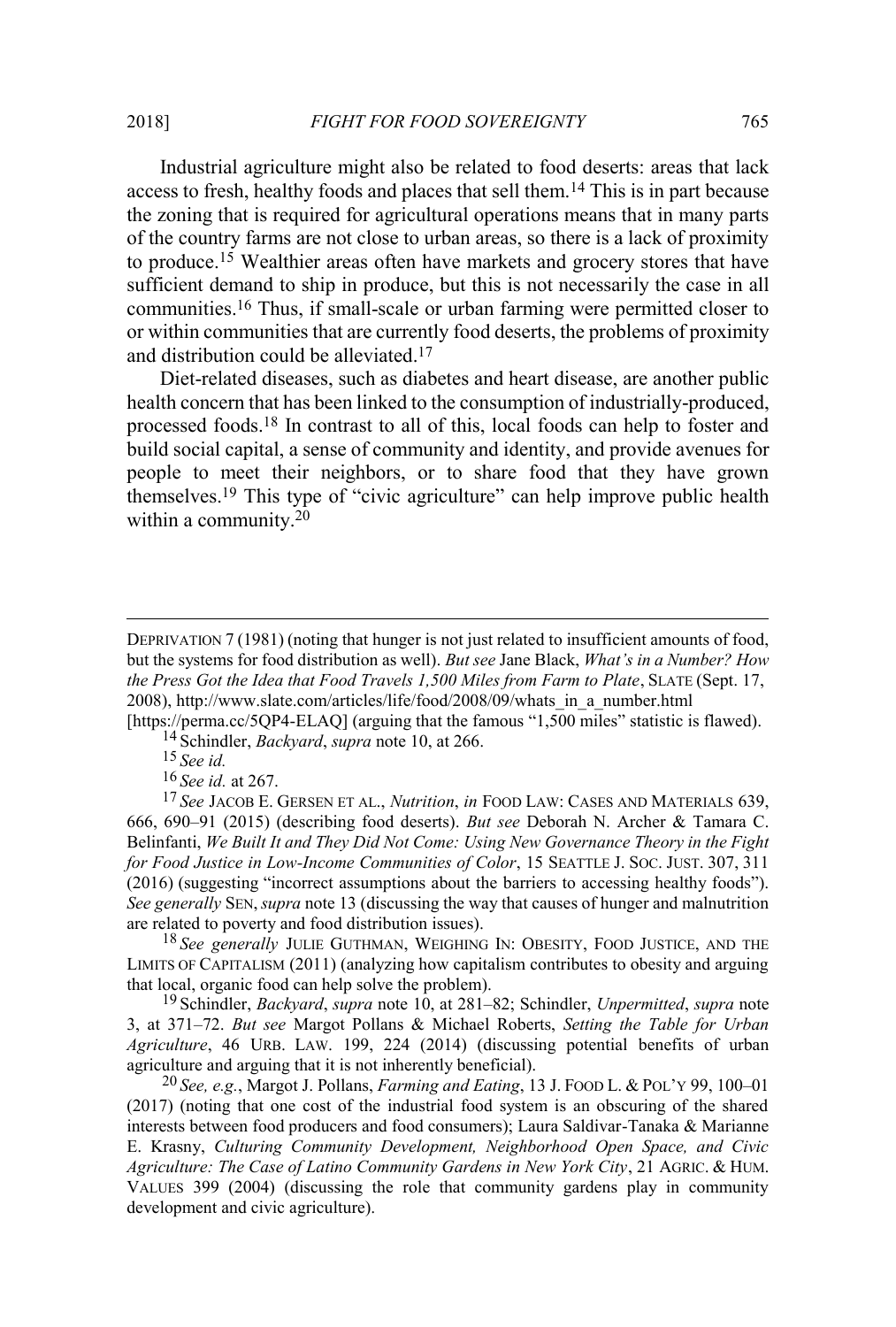# B. *Environmental Health Concerns Associated with Industrial Agriculture*

Even more relevant for purposes of this Article is that there are a number of harms to the environment that have been linked to industrial agricultural systems.21 First, industrial agriculture is oil intensive, which contributes to greenhouse gas emissions.22 Further, factory farms, where most animals that are killed for food live,  $23$  are associated with a host of environmental harms, including runoff that pollutes our waterways, and of course, harm to the animals themselves.24 Finally, industrial farming is reliant upon monocultures.25 It typically focuses on large-scale production of a single crop, which results in land that is over-cultivated and topsoil that is not protected.<sup>26</sup>

Some of these harms can be alleviated, at least incrementally, as people find ways to opt out of the industrial food system. This could involve the development of alternative distribution networks or alternative mechanisms of production. But it could also involve a move toward local food production and consumption, where people grow and raise their own food, or have access to food that is grown within their communities.27

Indeed, one of the strongest arguments that ties local food to environmental goals is that local food systems can help improve resiliency, which is an

24 Margot J. Pollans, *Drinking Water Protection and Agricultural Exceptionalism*, 77 OHIO ST. L.J. 1195, 1208 (2016); Angelo, *supra* note 22, at 607.

25 *Industrial Agriculture: The Outdated, Unsustainable System that Dominates U.S. Food Production*, UNION OF CONCERNED SCIENTISTS, https://www.ucsusa.org/ourwork/food-agriculture/our-failing-food-system/industrial-agriculture#.W5aWCJNKgU0 [https://perma.cc/69EE-DGLA].

26 Angelo, *supra* note 22, at 606.

 <sup>21</sup> *See, e.g.*, Margot Pollans, *Food Systems*, *in* CLIMATE CHANGE, PUBLIC HEALTH, AND THE LAW (Justin Gundlach & Michael Burger eds., forthcoming 2018) (manuscript at 31) (on file with author) ("Modern agricultural systems generate significant environmental degradation.").

<sup>22</sup> Mary Jane Angelo, *Corn, Carbon, and Conservation: Rethinking U.S. Agricultural Policy in a Changing Global Environment*, 17 GEO. MASON L. REV. 593, 600 (2010) (discussing animal waste with respect to Concentrated Animal Feed Operations ("CAFOs," also known as factory farms)).

<sup>&</sup>lt;sup>23</sup> CAFOs "produce 'more than 99 percent of all farmed animals raised and slaughtered in the United States.'" Elizabeth Ann Overcash, *Unwarranted Discrepancies in the Advancement of Animal Law: The Growing Disparity in Protection Between Companion Animals and Agricultural Animals*, 90 N.C. L. REV. 837, 861 (2012) (quoting *Ending Factory Farming*, FARM FORWARD), http://www.farmforward.com/farming-forward/factory -farming (last visited Feb. 22, 2012).

<sup>27</sup> Schindler, *Unpermitted*, *supra* note 3, at 372 (noting that some of these harms might be partially alleviated as more people have access to local food); *see also* Mia Shirley*, Food Ordinances: Encouraging Eating Local*, 37 WM.&MARY ENVTL. L. & POL'Y REV. 511, 518 (2013) ("Increased reliance on local, sustainable food sources can help reduce the environmental damage caused by the current U.S. food production system.").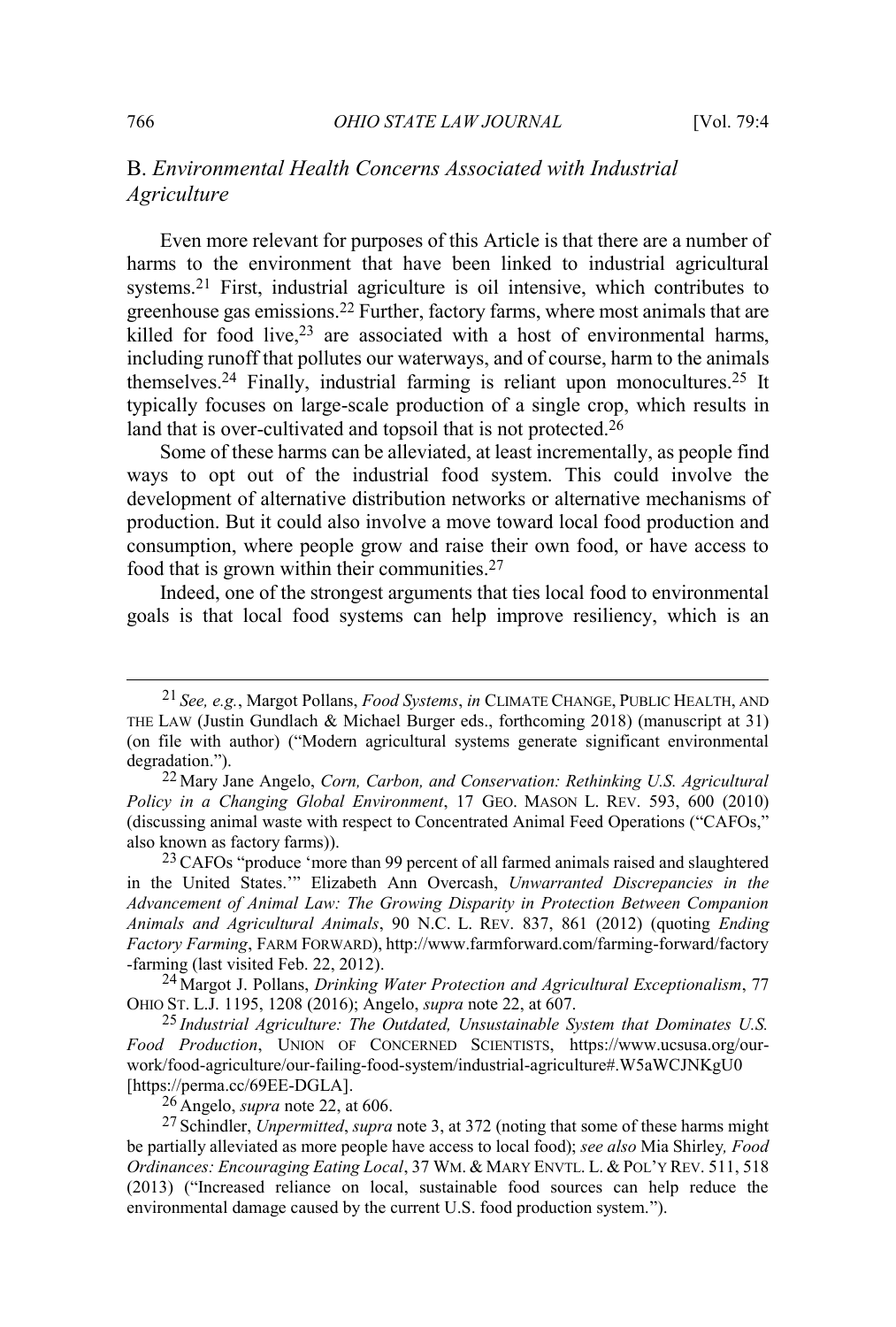important topic in recent environmental literature.28 Resilience means the "capacity of a system to absorb disturbance and reorganize" while still retaining its same basic function.29 The idea is that if there are a number of local or regional food systems in place, people will be less reliant on production from a single geographic area, or of a single monoculture crop.<sup>30</sup> Thus, in the event of a large-scale climate-related catastrophe, natural disaster, or chemical attack, it is likely that in some areas the availability and affordability of food would be impacted.31 But, to the extent that many localities and regions have their own substantial food production and distribution systems in place, it is likely that food production in many other parts of the country would be unaffected. Thus, producers could work on distributing from those areas with robust local systems to the areas that were targeted by the disaster.

Given all of this, it is clear that there are a number of environmental benefits to moving away from large scale industrialized food systems and toward more localized ones. Because of this, and for other reasons as well, which will be addressed below, a number of local governments have begun to take steps toward strengthening their own local food systems.32 One way that localities have attempted this is through the adoption of food sovereignty ordinances.<sup>33</sup>

### III. FOOD SOVEREIGNTY

The term food sovereignty has international origins tied to a global peasant farmers' social movement.<sup>34</sup> In this original context, it was defined as "the right" of peoples to healthy and culturally appropriate food produced through ecologically sound and sustainable methods, and [farmers'] right to define their own food and agriculture systems."<sup>35</sup> The central idea is that food sovereignty

32 *See infra* notes 34–36.

33 *See* Blue Hill, Me., Local Food and Community Self-Governance Ordinance of 2011 (Apr. 1, 2011), *available at* http://farmtoconsumer.org/news\_wp/wp-content/uploads /2013/05/BlueHill\_LocalFoodOrd\_2011.pdf [https://perma.cc/7SAZ-FJAA].

34 *See* Madeleine Fairbairn, *Framing Transformation: The Counter-Hegemonic Potential of Food Sovereignty in the US Context*, 29 AGRIC. HUM. VALUES 217, 217 (2012) (describing the origins of food sovereignty tied to La Vía Campesina). *See generally* Hilda E. Kurtz, *Framing Multiple Food Sovereignties: Comparing the Nyéléni Declaration and the Local Food and Self-Governance Ordinance in Maine*, *in* FOOD SOVEREIGNTY IN INTERNATIONAL CONTEXT 163 (Amy Trauger ed., 2015) (discussing Maine's "Ordinance language with an eye to how particular clauses enact and/or adapt rights claims found in the 2007 Nyéléni Declaration of Food Sovereignty").

35 *Declaration of Nyéléni*, NYELENI.ORG (Feb. 27, 2007), http://nyeleni.org/spip.php? article290 [https://perma.cc/M38Z-EGHU].

 <sup>28</sup> *See, e.g.*, Schindler, *Backyard*, *supra* note 10, at 276.

<sup>29</sup>Brian Walker et al., *Resilience, Adaptability and Transformability in Social– Ecological Systems*, 9 ECOLOGY & SOC'Y 5, 6 (2004).

<sup>30</sup> *See id.*

<sup>31</sup> Pollans, *supra* note 21 (manuscript at 1) (suggesting that "[c]limate change may increase food-related public health concerns by damaging food production, undermining food quality, and impeding food access").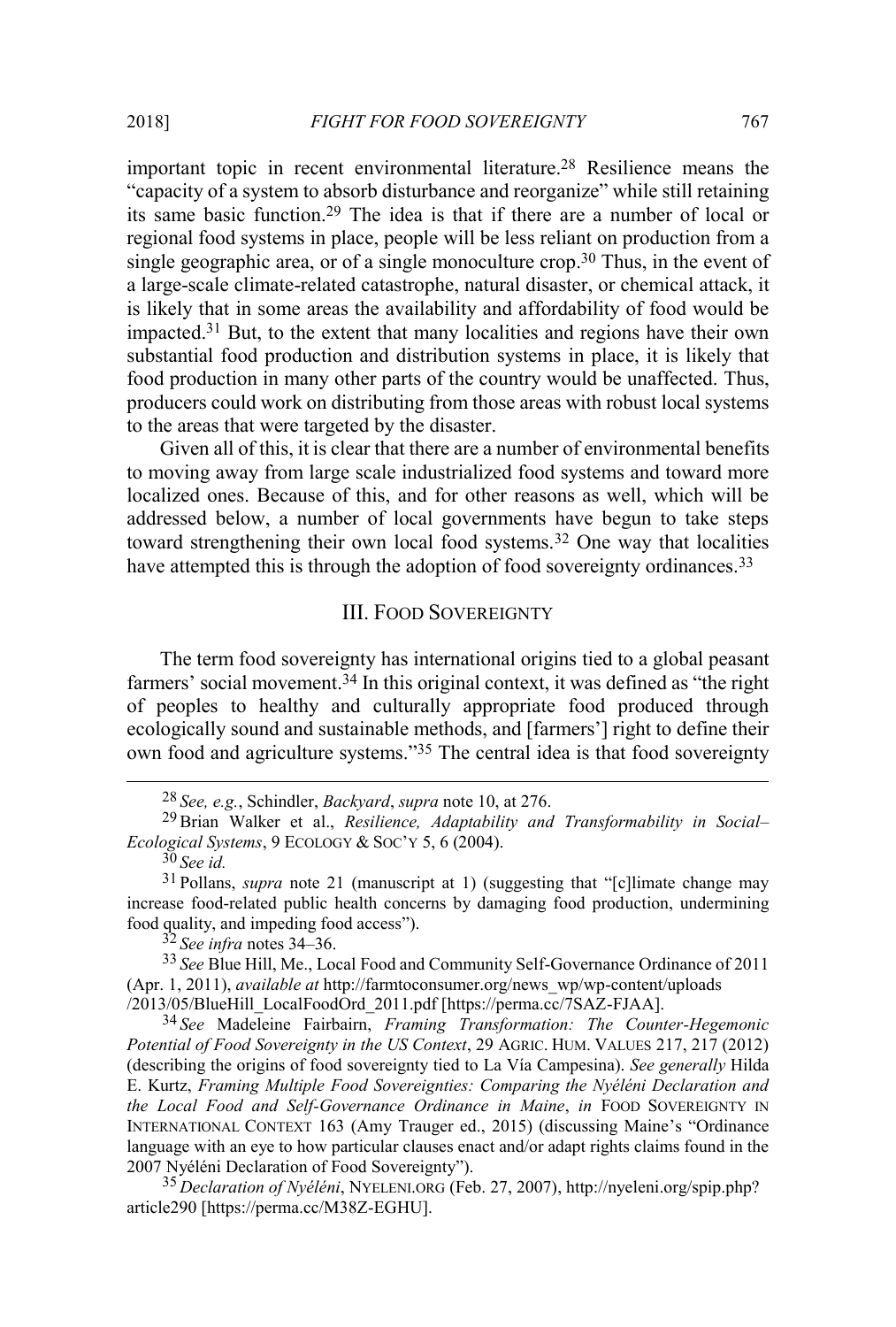gives control over the way that food is produced, sold, and eaten within local communities to those local communities.36 However, as the concept of food sovereignty has made its way to the United States, the term has taken on a bit of a libertarian bent, which I will further explain below; in this country, food sovereignty seems to manifest as a desire to avoid regulations that currently govern food production.37

In the U.S., food sovereignty ordinances have originated in local communities.38 Maine, where I live, was one of the first states where a number of local towns adopted these ordinances.39 The goal of the ordinances is to declare towns as "food sovereign," meaning that the town's own rules should govern with respect to food that is grown, raised, or produced, and sold for consumption within that town.40

These new food sovereignty designations are related to, but distinct from, other state and local attempts to limit the application of certain food safety laws to small-scale producers. For example, a number of communities have enacted "cottage food laws."<sup>41</sup> These laws tend to exempt home kitchens from certain regulations, or to allow certain products made in a home kitchen and sold locally and directly to consumers to be exempt from regulation.<sup>42</sup> In contrast to these cottage food laws, which focus on exemption of certain types of products, or products made in certain ways, food sovereignty ordinances have a bolder and more wide-ranging aim: they seek to declare their local right to regulate food, and perhaps even a right to food itself.<sup>43</sup>

In order to understand what local food sovereignty ordinances are trying to do, it is important to first have a basic understanding of the current regulatory

37 *See, e.g.*, Stephen R. Miller, *A Coordinated Approach to Food Safety and Land Use Law at the Urban Fringe*, 41 AM. J.L. & MED. ETHICS 422, 435 (2015).

38 *See* Julia Bayly, *Food Sovereignty Continues to Pick up Steam Around the State*, BANGOR DAILY NEWS (Mar. 10, 2018), http://bangordailynews.com/2018/03/10/homestead /food-sovereignty-continues-to-pick-up-steam-around-the-state/ [https://perma.cc/Q7NW-AA5L].

39 *Id.* 

40 *Id. But see* Kurtz, *supra* note 34, at 165–67 (noting that some scholars have challenged the emphasis on localism in the U.S. food sovereignty movement).

41 *See, e.g.*, Miller, *supra* note 37, at 431–32 (describing cottage food laws); *see also*  Dan Flynn, *More Food Producers Exempt from FSMA Under Tester-Hagen*, FOOD SAFETY NEWS (Apr. 9, 2018), http://www.foodsafetynews.com/2018/04/more-food-producersexempt-from-fsma-under-tester-hagen/#.WtX1yNPwbVo [https://perma.cc/S8CV-MEFY] (discussing Food Safety Modernization Act (FSMA) Tester-Hagan Amendment, which exempts small scale producers engaged in marketing).

<sup>42</sup> Miller, *supra* note 37, at 432 (noting that cottage food laws often exempt from regulation foods that are "not potentially hazardous").

43 *See* Blue Hill, *supra* note 33.

 <sup>36</sup> *See, e.g.*, Amy J. Cohen, *The Law and Political Economy of Contemporary Food: Some Reflections on the Local and the Small*, 78 L. & CONTEMP. PROBS. 101, 131 (2015) ("[A] core principle of food sovereignty . . . [is] that small producers and consumers should make democratic decisions about food provisioning in particular social and geographical spaces.").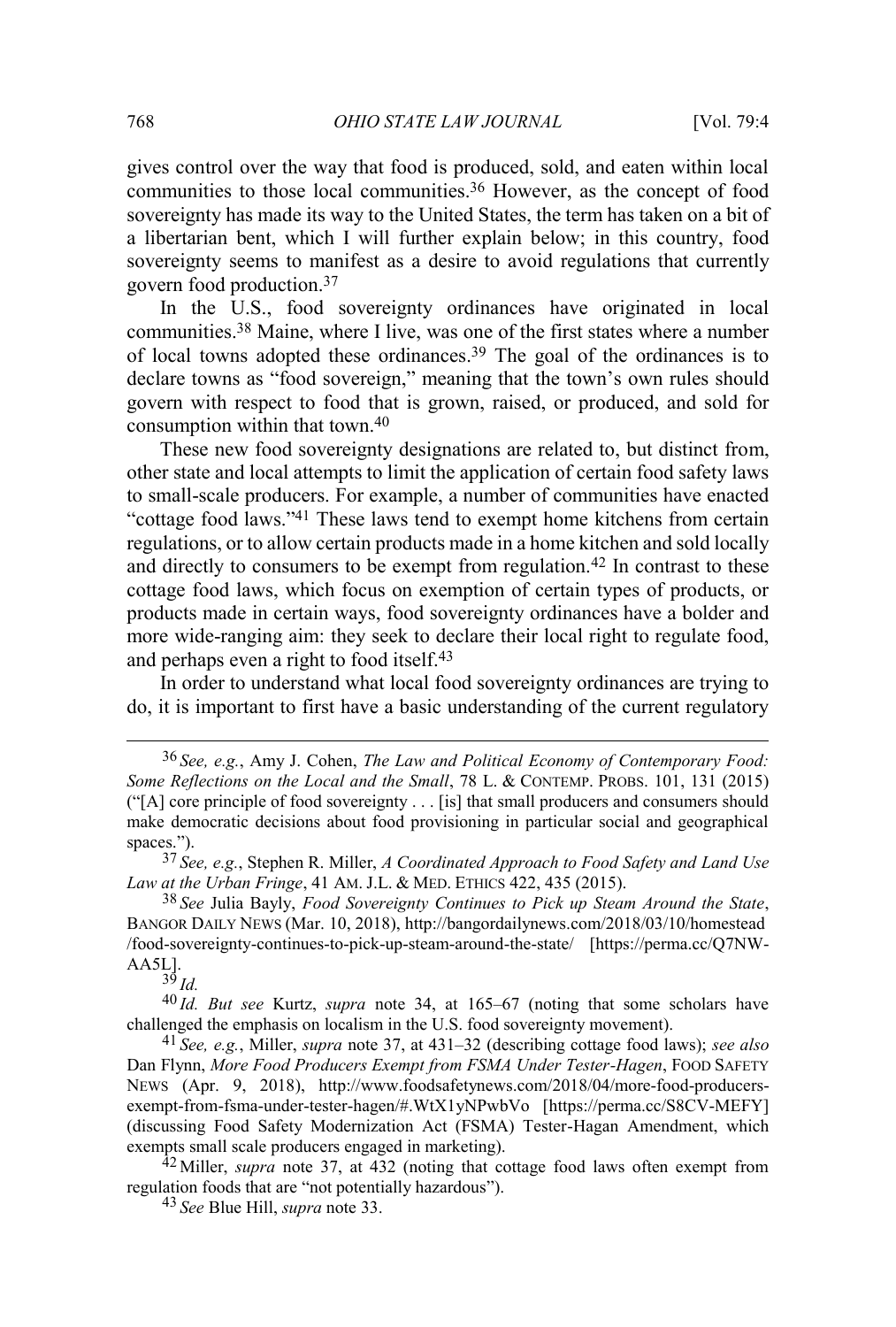scheme that governs agriculture, food production, and food safety in the U.S. The key for purposes of this Article is that our current food system is heavily controlled by federal agencies and regulations. The FDA controls most food safety and labeling issues, though the USDA also has jurisdiction over meat and poultry.44 Further, states adopt their own regulations pursuant to and in compliance with those federal regulations. States must ensure that any state and local requirements are at least as strict as the federal rules.<sup>45</sup> A big reason for this regulation is to protect the public health; food-borne illness is a real concern and sickens many people every year (although, I would note, the numbers are small in comparison to diet-related diseases).<sup>46</sup>

In recent years, a small number of towns (and states) have begun to adopt statutes and ordinances addressing issues that could at least tangentially be tied to food sovereignty, or that relate to issues of who has control over the production and consumption of food.47 The goal of these towns is effectively to declare themselves exempt from existing state and federal licensing and inspection procedures.

#### IV. WHY FOOD SOVEREIGNTY?: MOTIVATIONS BEHIND THE ORDINANCES

The motivations behind these U.S. food sovereignty ordinances are multifaceted. First, the ordinances are partially about democratic selfgovernance and self-determination.48 Indeed, many of the ordinances adopted

*also* FMIA, 21 U.S.C. § 661(b); PPIA, 21 U.S.C. § 454(b).

 <sup>44</sup> Federal Meat Inspection Act (FMIA), 21 U.S.C. § 661 (2012); Poultry Products Inspection Act (PPIA), 21 U.S.C. § 454 (2012).

<sup>&</sup>lt;sup>45</sup> Under an at least equal to cooperative agreement with the USDA Food Safety and Inspection Service (FSIS), States may operate their own Meat and Poultry Inspection programs if they meet and enforce requirements "at least equal to" those imposed under the Federal Meat Inspection Act, Poultry Products Inspection Act and Humane Methods of Slaughter Act of 1978. Letter from Alfred V. Almanza, Acting Deputy Under Sec'y, Office of Food Safety, Adm'r, Food Safety & Inspection Serv., to Walter E. Whitcomb, Comm'r, Me. Dep't of Agric., Conservation & Forestry (July 6, 2017), [hereinafter Letter from Almanza] https://www.fsis.usda.gov/wps/portal/fsis/topics/inspection/state-inspectionprograms/state-inspection-and-cooperative-agreements [https://perma.cc/P37L-WH7Y]; *see* 

<sup>46</sup> *See* Emily Broad Leib & Margot J. Pollans, *The New Food Safety*, 107 CALIF. L. REV. (forthcoming 2019) (manuscript at 4) (on file with author) (arguing that the U.S. overregulates when it comes to food safety); *see also* BAYLEN LINNEKIN, BITING THE HAND THAT FEEDS US 26 (2016) (arguing against new FDA regulations with small marginal benefits).

<sup>47</sup> *See, e.g.*, Pollans, *supra* note 21 (manuscript at 21) (noting that food sovereignty is concerned with "how and by whom food is produced").

<sup>48</sup> *See, e.g.*, Cohen, *supra* note 36, at 118 ("food sovereignty evokes populist and early social-era agrarian arguments about economic self-governance as its own political good").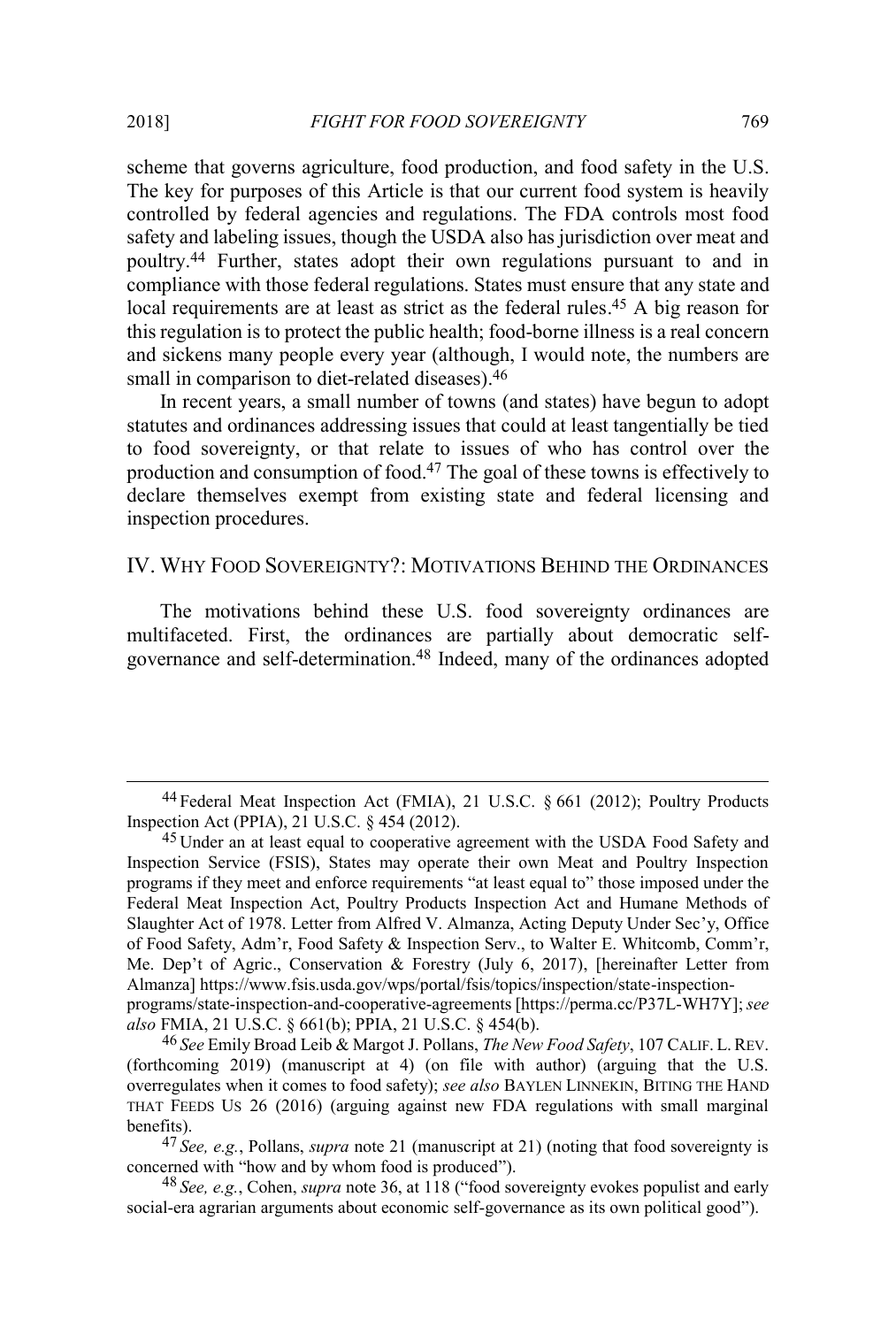in Maine use language about "assert[ing] our right to self-government" and recognizing "the authority to protect that right as belonging to the Town."<sup>49</sup>

These ordinances are also often about food choice, which many view as political, akin to a form of free speech or other fundamental right.50 Indeed, food choice advocates have buoyed the idea of food sovereignty.<sup>51</sup> For example, "in challenging the FDA's mandate that milk sold in interstate commerce be pasteurized," the Farm-to-Consumer Legal Defense Fund suggested "that milk consumers have been deprived of fundamental privacy rights—including the right to protect one's own bodily health."<sup>52</sup>

There is also a sense that many involved with this local fight for "food sovereignty" would simply prefer that the government stay out of the way.<sup>53</sup> This idea ties into debates founded in civil-libertarianism, and arguments regarding local government overreach, the "nanny state," and public health paternalism.54 Some local food activists believe that people should be able to engage in one-on-one exchanges with local farmers without governmental oversight or involvement.55

This libertarian-style argument also relates to another purpose of these ordinances, which is to further the ability of local residents to conduct business without unduly burdensome interference. Often, these attempts at food sovereignty are in response to feelings that people want to be able to cook and sell small amounts of food locally without going through expensive and timeconsuming permitting and licensing processes.56 Indeed, the origin of the food sovereignty discussion in Maine is often tied to small-scale chicken farmers in

54 Sarah Schindler, *Regulating the Underground: Secret Supper Clubs, Pop-Up Restaurants, and the Role of Law*, 82 U. CHI. L. REV. DIALOGUE, 16, 29 (2015).

55 *See generally* Condra, *Food Sovereignty*, *supra* note 53 (discussing the local food sovereignty movement).

56 *See* Schindler, *supra* note 54, at 30.

 <sup>49</sup> *See, e.g.*, Blue Hill, *supra* note 33; *see also* Appleton, Me., Town of Appleton Local Food and Community Self-Governance Ordinance (June 13, 2012), *available at*  http://appleton.maine.gov/vertical/sites/%7B5CBE9B20-93F0-4ECA-B07C-188D88398A3 1%7D/uploads/Food\_Ordinance\_2012.pdf [https://perma.cc/FYP8-9TU6] (relying on right of self-governance).

<sup>50</sup> *See* Samuel R. Wiseman, *Liberty of Palate*, 65 ME. L. REV. 737, 746 (2013).

<sup>51</sup> *See id.* 

<sup>52</sup> *Id.* at 743.

<sup>&</sup>lt;sup>53</sup> At least one commentator has suggested that many local attempts at food sovereignty are in fact more accurately described as "anti-regulat[ory]." *See* Allison Condra, *Food Sovereignty in the United States: Supporting Local and Regional Food Systems*, 8 J. FOOD L. & POL'Y 281, 296 (2012) [hereinafter Condra, *Food Sovereignty*] ("[M]ovements that may look like food sovereignty at first glance . . . that increased protection for locally made products and would have criminalized federal regulation of said local products, is less of a food sovereignty statement and more of an anti-regulation statement."). "Food sovereignty envisions a role for government in ensuring food safety and in developing its own food and agriculture system. In these local food ordinances, it is easy to assume, based on the language of the ordinance, that the goal is de- or no regulation of the food system at the level of producer direct to consumer transactions." *Id.* at 308.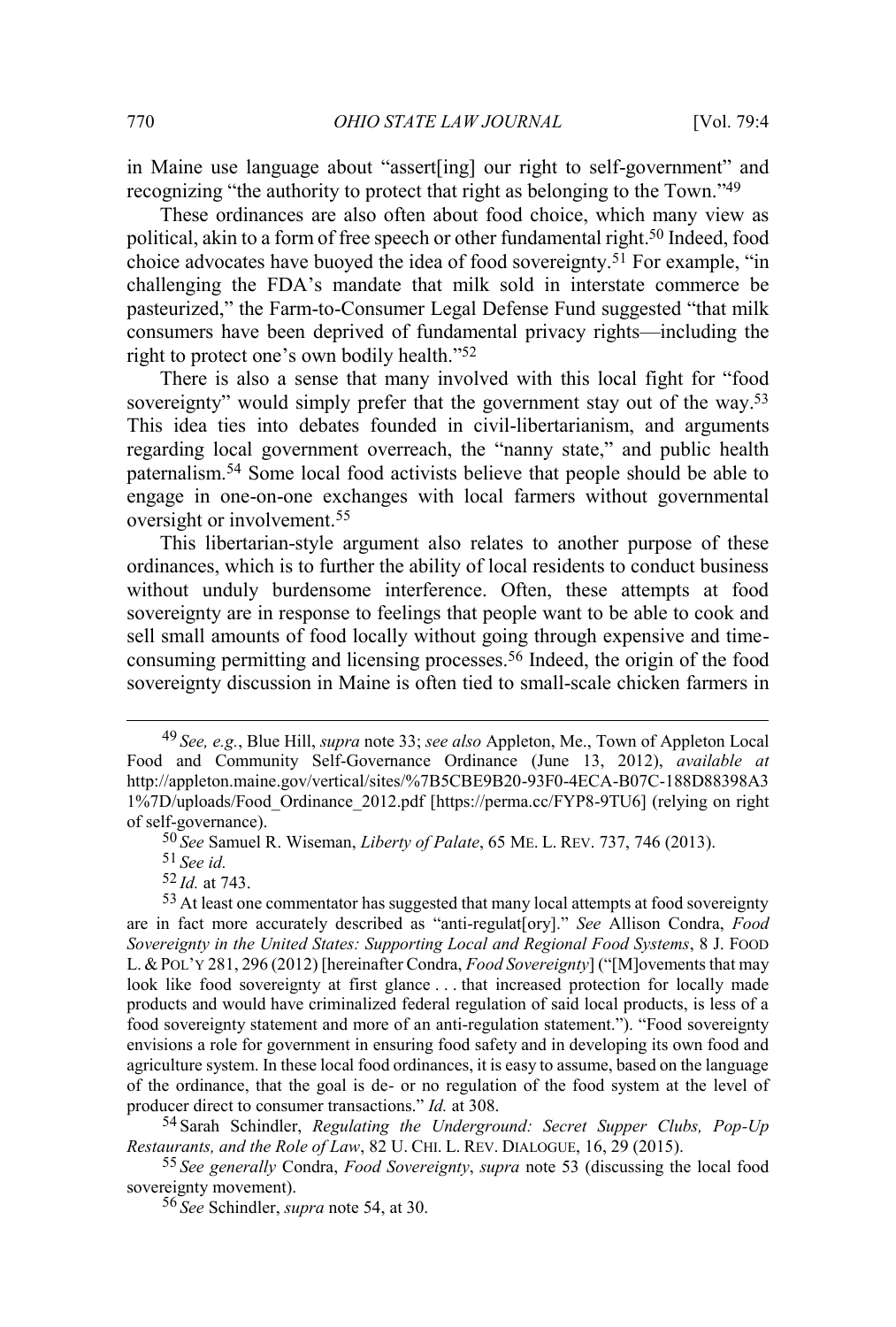the state who "were faced with costs of more than \$20,000 to build on-site slaughter facilities . . . or with hauling live chickens to one of just five USDA certified facilities in [the] 35,000 square mile state."<sup>57</sup> The goal of some food sovereignty advocates would be to allow backyard or on-farm slaughter and direct-to-consumer sale thereafter.58

Food sovereignty is also concerned with food safety, though perhaps in a way that is different from what our current food safety regulations focus upon. As it was originally formulated, food sovereignty involved demands that would "control pests and disease, protect against environmental pollution, prohibit the use of antibiotics and hormones in aquacultures, and ban irradiation of food."<sup>59</sup> Thus, the focus is on some of the food safety-related concerns that are specifically associated with larger scale, industrial agricultural productions, but which are typically less problematic in the context of small-scale food production.60

A final motivation for food sovereignty ordinances relates to the issue of scale.61 Although many local farmers have small-scale operations, most of our federal and state food-related regulations were designed to govern and check abuses by large-scale food producers.62 Here, I believe that it is useful to reference the "matching principle," which suggests that the size of government should not be larger than the size of the geographic area of the problem it is trying to solve.63 Effectively, this means that we should match the level of government to the scope of the problem. Thus, because a concern like climate change is a global problem, we would ideally address it through international governmental coordination. In contrast, one could argue, the types of food local

61 *See* Alli Condra, *Local Food and Community Self-Governance Ordinances*, AGRIC. MGT. COMMITTEE NEWSL. (Am. Bar Ass'n, Chi., Ill.), Aug. 2012, at 16, 17 ("[O]ne of the ultimate goals of the [food sovereignty] movement is to create scale-appropriate regulations of agriculture.").

62 *See generally* STEPHEN BREYER, REGULATION AND ITS REFORM (1982) (detailing the existing regulatory system and related mismatches in scale, along with possible reforms); Jonathan H. Adler, *Jurisdictional Mismatch in Environmental Federalism*, 14 N.Y.U. ENVTL. L.J. 130, 131 (2005) (analyzing jurisdictional mismatch in contemporary environmental law).

 <sup>57</sup> Kurtz, *supra* note 34, at 170.

<sup>58</sup> *See* Condra, *Food Sovereignty*, *supra* note 53, at 303–04.

<sup>59</sup> Alli Condra, *Balancing the Scales: Food "Sovereignty" and Food Safety*, FOOD SAFETY NEWS (Dec. 19, 2011), http://www.foodsafetynews.com/2011/12/balancing-thescales-food-sovereignty-and-food-safety/ [https://perma.cc/2TQT-K5GA].

<sup>60</sup> *See generally* Leib & Pollans, *supra* note 46 (discussing inherent risks associated with industrialization and the fact that U.S. approaches to food safety often ignore that risk); Margot J. Pollans, *Food Fascism* (unpublished manuscript) (on file with *The Ohio State Law Journal*) (arguing that there is a dichotomy between food safety law, which seeks safety via sterilization and homogenization, and food sovereignty laws, which seek safety via transparency and control).

<sup>63</sup> Henry N. Butler & Jonathan R. Macey, *Externalities and the Matching Principle: The Case for Reallocating Environmental Regulatory Authority*, 14 YALE L. & POL'Y REV. 23, 25 (1996).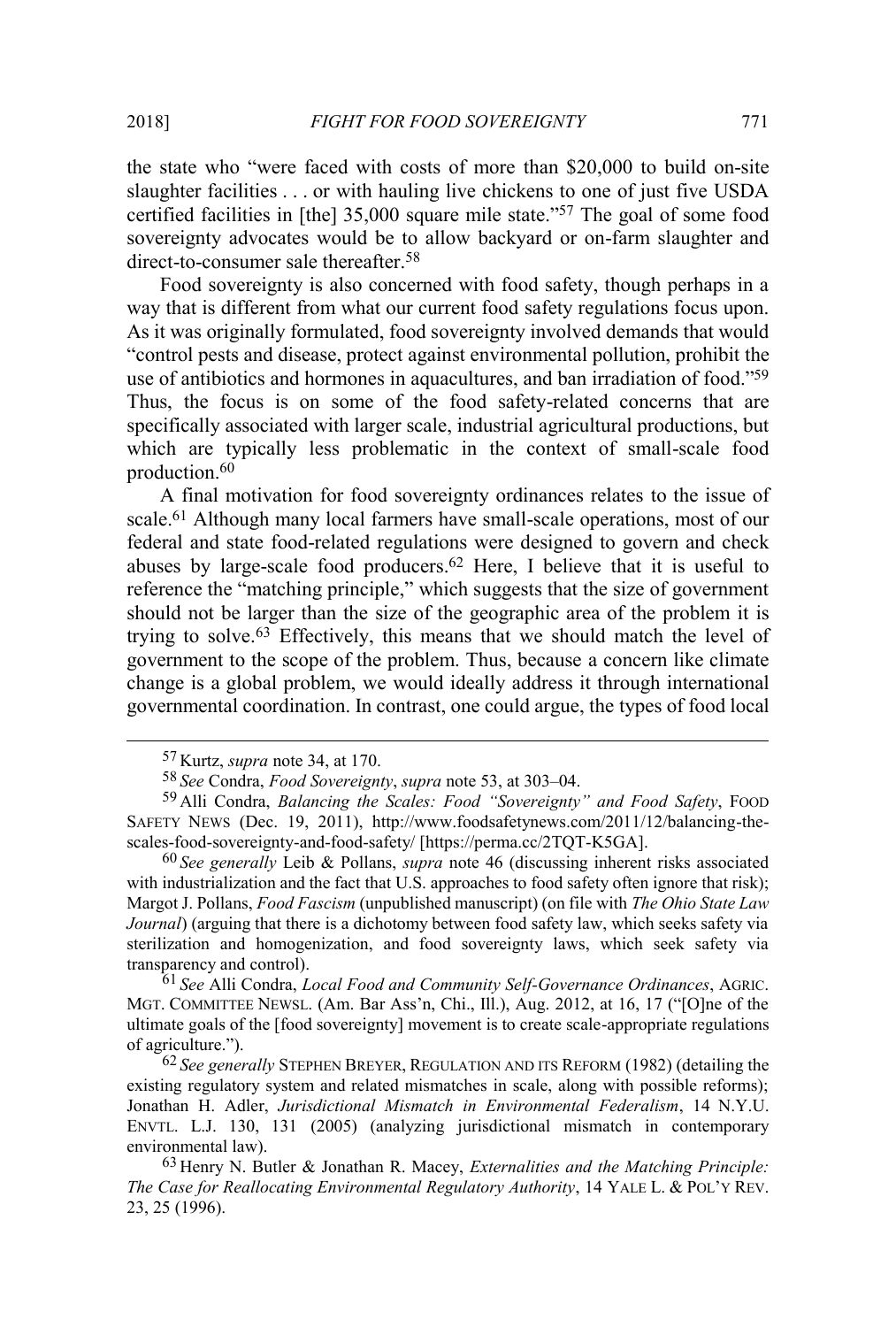people can grow, sell, and eat within their community should be governed at the local level.64 Michael Pollan expressed this argument in a popular New York Times piece, stating:

Today the revival of local food economies is being hobbled by a tangle of regulations originally designed to check abuses by the very largest food producers. Farmers should be able to smoke a ham and sell it to their neighbors without making a huge investment in federally approved facilities. Food-safety regulations must be made sensitive to scale and marketplace, so that a small producer selling direct off the farm or at a farmers' market is not regulated as onerously as a multinational food manufacturer. This is not because local food won't ever have food-safety problems—it will—only that its problems will be less catastrophic and easier to manage because local food is inherently more traceable and accountable. 65

Thus, there are clearly a large number of reasons that towns might want to adopt a food sovereignty ordinance, but legally, do they have a right to do so? The rest of this Article will address that question.

V. THE POWER STRUGGLE BETWEEN STATES AND LOCAL GOVERNMENTS

Because this symposium addresses the role of states, the following Part provides an example of a state's involvement in promoting local food sovereignty. However, in order to understand this dynamic, I will first briefly lay out some of the debate and discussion surrounding the relationship and interaction between state and local governments, as that relationship plays an outsized role in the attempts at food sovereignty.66 Further, in order to

 <sup>64</sup> Of course, food safety concerns and the prevention of food-borne illness relate to public health broadly, which is a national concern, not just a local one. *See* Federal Meat Inspection Act (FMIA), 21 U.S.C. § 661 (2012); Poultry Products Inspection Act (PPIA), 21 U.S.C. § 454 (2012). *But see* MARY CHRISTINA WOOD ET AL., REFORM OF LOCAL LAND USE LAWS TO ALLOW MICROLIVESTOCK ON URBAN HOMESTEADS 9 (Univ. of Or. Envtl. & Nat. Res. Law Program Sustainable Land Use Project, 2010) ("[D]isease outbreaks in locally produced food systems are more isolated and therefore more contained.").

<sup>65</sup> Michael Pollan, *Farmer in Chief*, N.Y. TIMES MAG. (Oct. 9, 2008), http://www.ny times.com/2008/10/12/magazine/12policy-t.html? r=1&pagewanted=all [https://perma.cc /BD8M-STA9] ("Perhaps the single greatest impediment to the return of livestock to the land and the revival of local, grass-based meat production is the disappearance of regional slaughter facilities. The big meat processors have been buying up local abattoirs only to close them down as they consolidate, and the U.S.D.A. does little to support the ones that remain.").

<sup>66</sup> *See* Miller, *supra* note 37, at 434; Roderick M. Hills, Jr., *Dissecting the State: The Use of Federal Law to Free State and Local Officials from State Legislatures' Control*, 97 MICH. L. REV. 1201, 1230–52 (1999).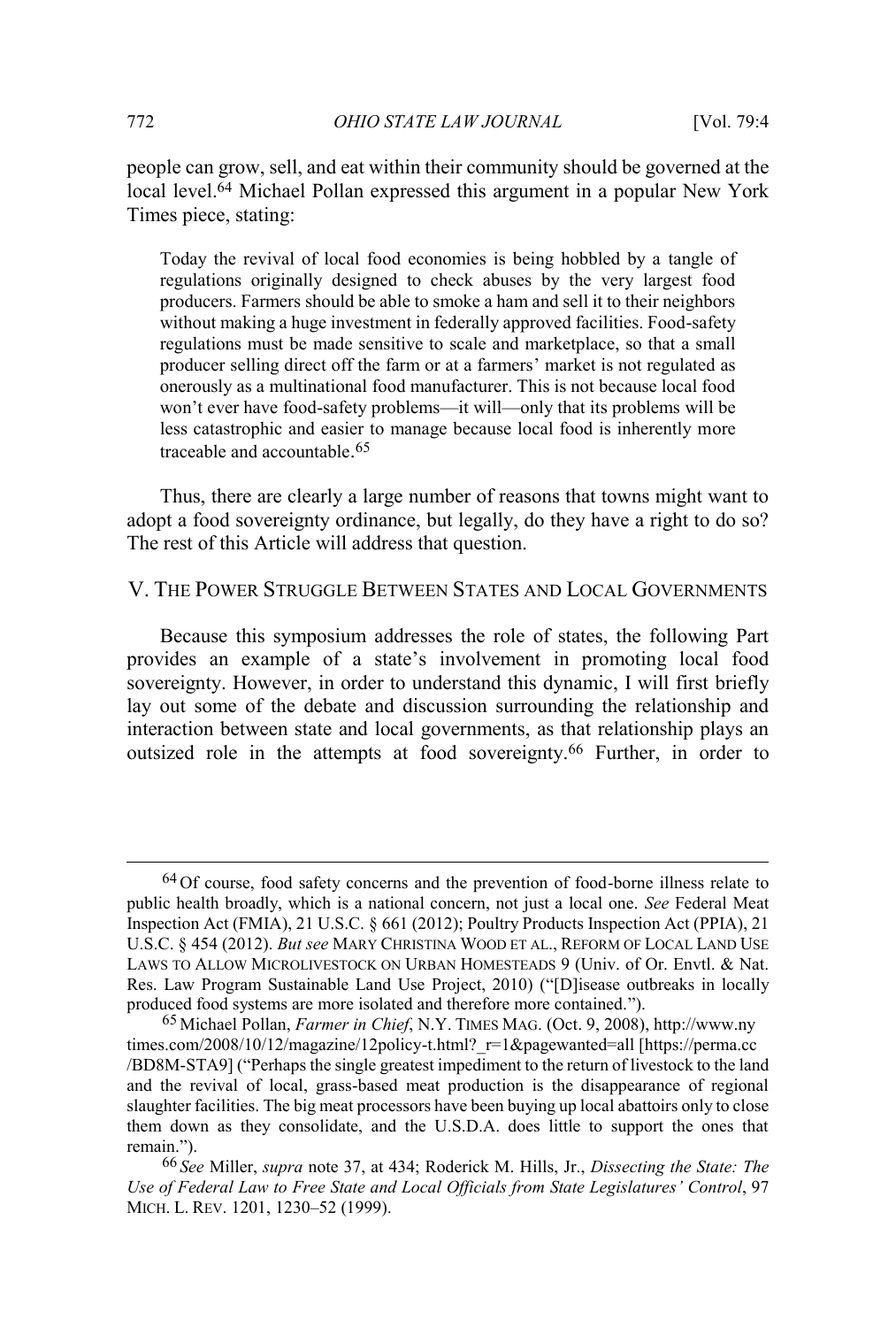understand the relationship between state and local governments, one must first understand the power of local governments themselves.<sup>67</sup>

The Black letter rule with respect to local government power comes from a case called *Hunter v. City of Pittsburgh*, which is that, at base, local governments are powerless.68 They exist at the complete whim of the state, and they are thus a creature of and an agent of the state.69 That said, a number of commentators and courts have found there to be an independent value of "localism."<sup>70</sup> This view is often tied to Toqueville's observations in Democracy in America.<sup>71</sup> He believed that in order to be effective, local governments must have both independence and power.<sup>72</sup> Although he recognized that this might result in a more inefficient system of government, he believed in the value of this type of strong local government.73 Toqueville felt that this sort of model would encourage political participation, through which people could learn to be democratic citizens; and it would prevent despotism by uniting otherwise individualistic Americans.74

In addition to this theoretical value in localism, or perhaps in part because of it, some states began granting "home rule" power to some of their municipalities.75 There are a few ways that this can manifest, but generally it

 <sup>67</sup> This Article examines a system that involves the interplay between two tiers of delegation: federal-state and state-local. Although this is not a topic that has been heavily written about in the legal literature, this Article builds upon some foundational work addressing federalism and localism. *See, e.g.*, Hills, *supra* note 66, at 1201 ("[E]xplor[ing] one aspect of this intrastate competition—the extent to which federal law can delegate federal powers to specific state or local institutions even against the will of the state legislature."); Nestor M. Davidson, *Cooperative Localism: Federal-Local Collaboration in an Era of State Sovereignty*, 93 VA. L. REV. 959, 964–79 (2007) (addressing direct relations between federal and local governments); *see also* Dave Owen, *Cooperative Subfederalism*, U.C. HASTINGS RES. PAPER NO. 258 (manuscript at 10–14) (on file with author) https://ssrn.com/abstract=3071907 [https://perma.cc/BE57-B6AM] (addressing state-local delegations); Heather K. Gerken, *Foreword: Federalism All the Way Down*, 124 HARV. L. REV. 4, 21–33 (2010) (discussing federalism in the context not just of states, but cities and special purpose institutions); Richard Briffault, *"What About the 'Ism'?" Normative and Formal Concerns in Contemporary Federalism*, 47 VAND. L. REV. 1303, 1305 (1994) (noting that values of federalism may be better served by localities rather than states).

<sup>68</sup> Hunter v. City of Pittsburgh, 207 U.S. 161, 178–79 (1907).

<sup>69</sup> *See* RICHARD BRIFFAULT & LAURIE REYNOLDS, CASES AND MATERIALS ON STATE AND LOCAL GOVERNMENT LAW 1, 8 (7th ed. 2008).

<sup>70</sup> *See, e.g.*, Davidson, *supra* note 67, at 961 (addressing direct relations between federal and local governments).

<sup>71</sup> ALEXIS DE TOCQUEVILLE, DEMOCRACY IN AMERICA 61 (Lynn Hunt et al. eds., Elizabeth Trapnell Rawlings trans., Bedford/St. Martins 2009) (1835).

<sup>72</sup> *Id.* at 57.

<sup>73</sup> *Id.* at 57.

<sup>74</sup> *Id.* at 57–58.

<sup>75</sup>Richard Briffault, *Our Localism: Part I–The Structure of Local Government Law*, 90 COLUM. L. REV. 1, 10 (1990) ("The home rule movement had two goals: to undo Dillon's Rule by giving localities broad lawmaking authority and to provide local governments freedom from state interference in areas of local concern.").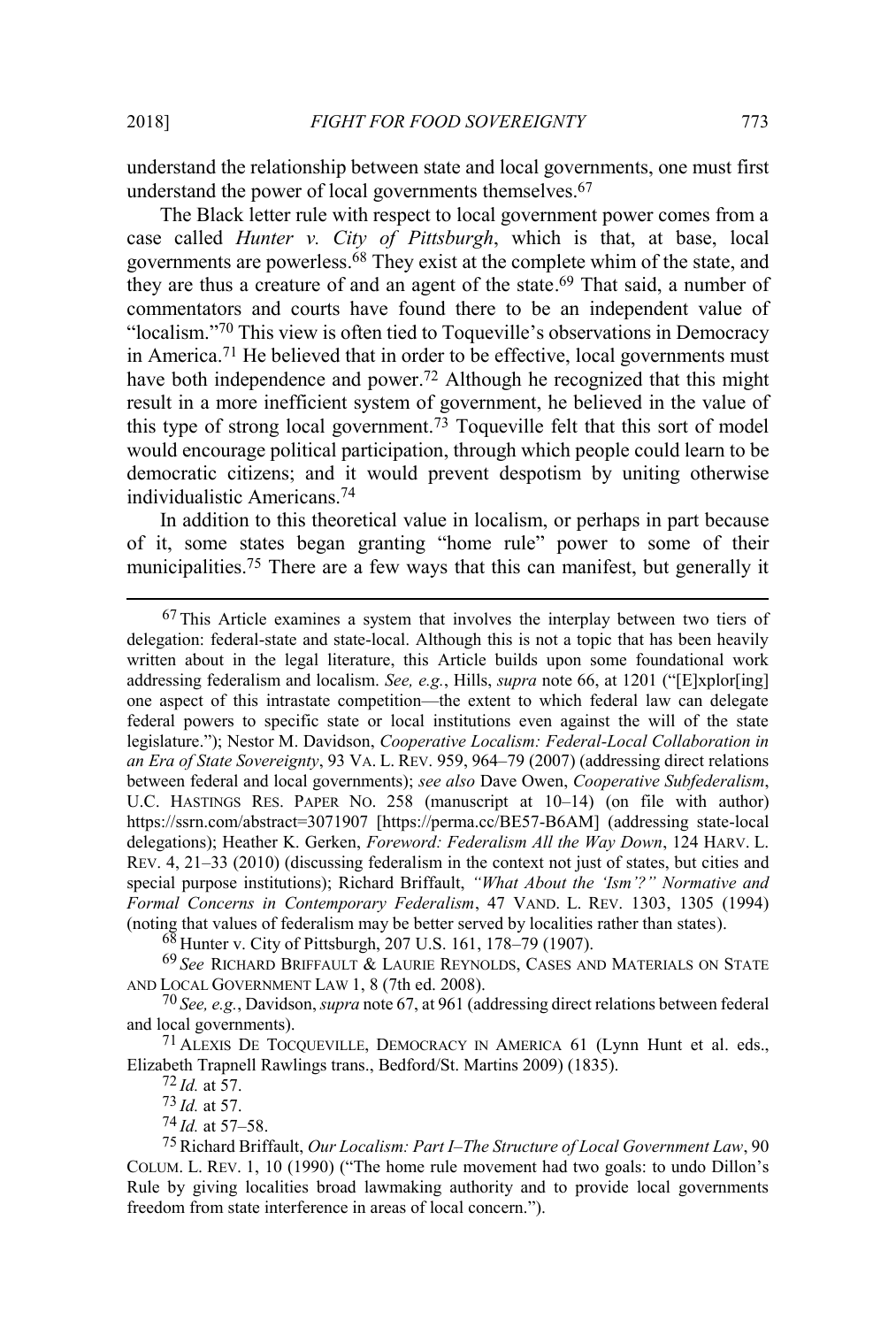means that the local government has the power to regulate purely local areas of law.76 These are areas that do not need to be handled uniformly and that will not result in significant external effects on other communities.77 In some jurisdictions, if a local ordinance governs a *purely* local issue, the local government's rule can trump a state rule on the same topic.78 In other home rule jurisdictions, the locality can only act if the state has not.<sup>79</sup> If the state decides to speak on an issue, and the state and local rules are in conflict, the state will win.<sup>80</sup> This is especially true if the local ordinance is less restrictive than the state standards.<sup>81</sup> Of course, there are often questions about whether something is a purely local issue, or if there are local and state rules on similar topics, whether they are in conflict or can co-exist.

As Stephen Miller noted, "[t]he food sovereignty movement is clearly structured to pit established principles of federalism and supremacy against local government's home rule powers."<sup>82</sup> Indeed, it is only if the local government's home rule powers control that a locality could declare itself exempt from state food regulations,  $83$  which is a goal of many food sovereignty activists.84 However, the actions of local governments are often limited; as Professor Paul Diller recently noted, "the frequent preemption of city authority by Congress and especially state legislatures prohibits local governments from layering or reducing additional regulation when they see fit."<sup>85</sup> This is the classic problem that local government scholars and lawyers struggle with when trying to support local action.

Recently, there have been many examples of state legislatures seeking to remove power from local governments by taking preventative action to prohibit localities from enacting certain regulations.<sup>86</sup> These state actions sometimes manifest as express attempts to limit or remove home rule powers from localities.87 For example, the Texas legislature enacted a law that would prevent

80 *Id.*

81 *Id.*

82 Miller, *supra* note 37, at 434.

83Condra, *Food Sovereignty*, *supra* note 53, at 309–10.

84 *See* Rich Hewitt, *Farmers Seek to Protect Locally Grown Foods*, BANGOR DAILY NEWS (Feb. 24, 2011), http://bangordailynews.com/2011/02/24/news/hancock/farmers-

seek-to-protect-locally-grown-foods [https://perma.cc/UX46-RWGY]. *But see* Condra, *Food Sovereignty*, *supra* note 53, at 299 ("Food sovereignty envisions a continued and central role of government in pursuit of its goals.").

85 Diller, *supra* note 77, at 1048.

86 *See* Lori Riverstone-Newell, *The Rise of State Preemption Laws in Response to Local Policy Innovation*, 47 J. FEDERALISM 403, 404 (2017).

 $87$  *Id.* at 405.

 <sup>76</sup> *Id.* at 10–11.

<sup>77</sup> Paul A. Diller, *Reorienting Home Rule: Part 2—Remedying the Urban Disadvantage Through Federalism and Localism*, 77 LA. L. REV. 1045, 1049–50 (2017).

 $^{78}$  *Id.* 

<sup>79</sup> *Id.* at 1048.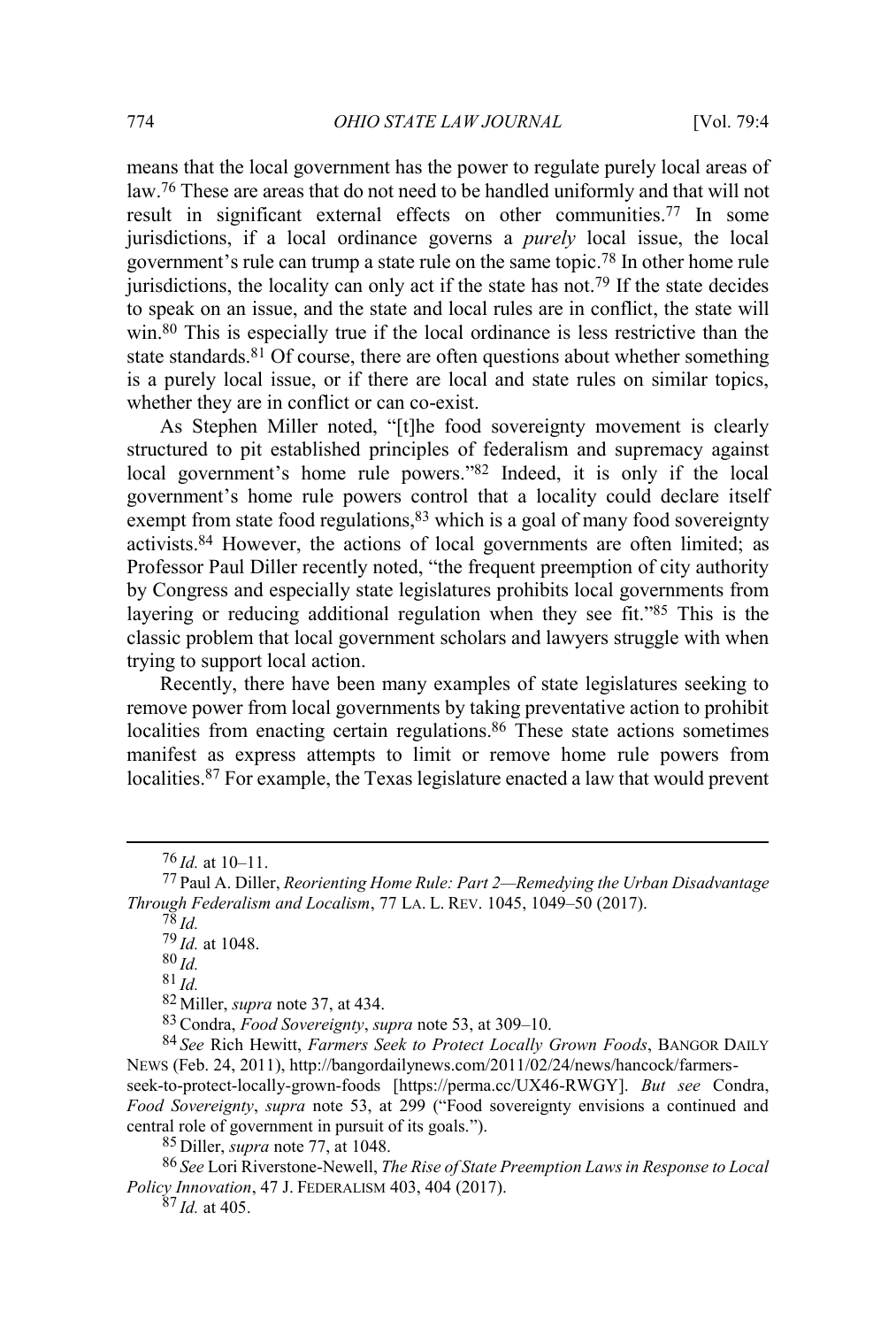its municipalities from banning fracking,88 and more recently other states have proposed the imposition of fines on local legislators, or their removal from office, if they attempt to adopt ordinances that govern certain subjects.89 This trend toward removing power from municipalities would not bode well for food sovereignty ordinances.<sup>90</sup> However, at least one state has been actively working in opposition to this trend in the food sovereignty area. The following Part discusses that example.

## VI. THE STATE OF MAINE AND FOOD SOVEREIGNTY

Maine has been described as a state whose local food systems and values are "deeply embedded in long-standing social and political norms."<sup>91</sup> Perhaps this is part of the reason that the state presents a unique and compelling recent example of a state's response to local food sovereignty ordinances.

In June 2011, the Maine state legislature passed a resolution stating, "the basis of human sustenance rests on the ability of all people to save seed and grow, process, consume and exchange food and farm products."<sup>92</sup> The resolution provided that the state would "oppose any federal statute, law or regulation that attempts to threaten our basic human right to save seed and grow, process, consume and exchange food and farm products within the State of Maine."<sup>93</sup> This was, in part, a response to concerns of Maine farmers who wanted to slaughter and process poultry in the open air on their farms, and who wanted to sell raw milk 94

 $90$  It is important to note, however, that state preemption is perhaps more common when local legislators are seeking to enact additional, or affirmative, regulation. Food sovereignty ordinances could be viewed as a form of deregulation, and thus perhaps they are not as threatening to some states. *See, e.g.*, Condra, *Food Sovereignty*, *supra* note 53, at 303–04 (discussing the libertarian characteristics of local food sovereignty ordinances); Pollans, *supra* note 60 (contrasting food sovereignty with food freedom).

 <sup>88</sup> *See* TEX. NAT. RES. CODE ANN. § 81.0523 (West 2015) ("The authority of a municipality or other political subdivision to regulate an oil and gas operation is expressly preempted.").

<sup>89</sup> Douglas Hanks & Elizabeth Koh, *Florida Mayors Can Be Fined \$5,000 if They Enact Stricter Local Rules on Gun Control*, MIAMI HERALD (Feb. 19, 2018), https://www.miamiherald.com/news/local/community/miami-dade/article200997094.html [https://perma.cc/F2DH-HLWC]; *see also* Emily Badger, *Blue Cities Want to Make Their Own Rules. Red States Won't Let Them.*, N.Y. TIMES (July 6, 2017), https://www.nytimes. com/2017/07/06/upshot/blue-cities-want-to-make-their-own-rules-red-states-wont-letthem.html [https://perma.cc/TF8R-BKXC].

<sup>91</sup> Kurtz, *supra* note 34, at 170.

<sup>92</sup> H.R.J. Res. 1176, 125th Leg., 1st Reg. Sess. (Me. 2011).

<sup>93</sup> *Id.* 

<sup>94</sup>Condra, *Food Sovereignty*, *supra* note 53, at 303–04 (describing motivations behind Maine's food sovereignty movement).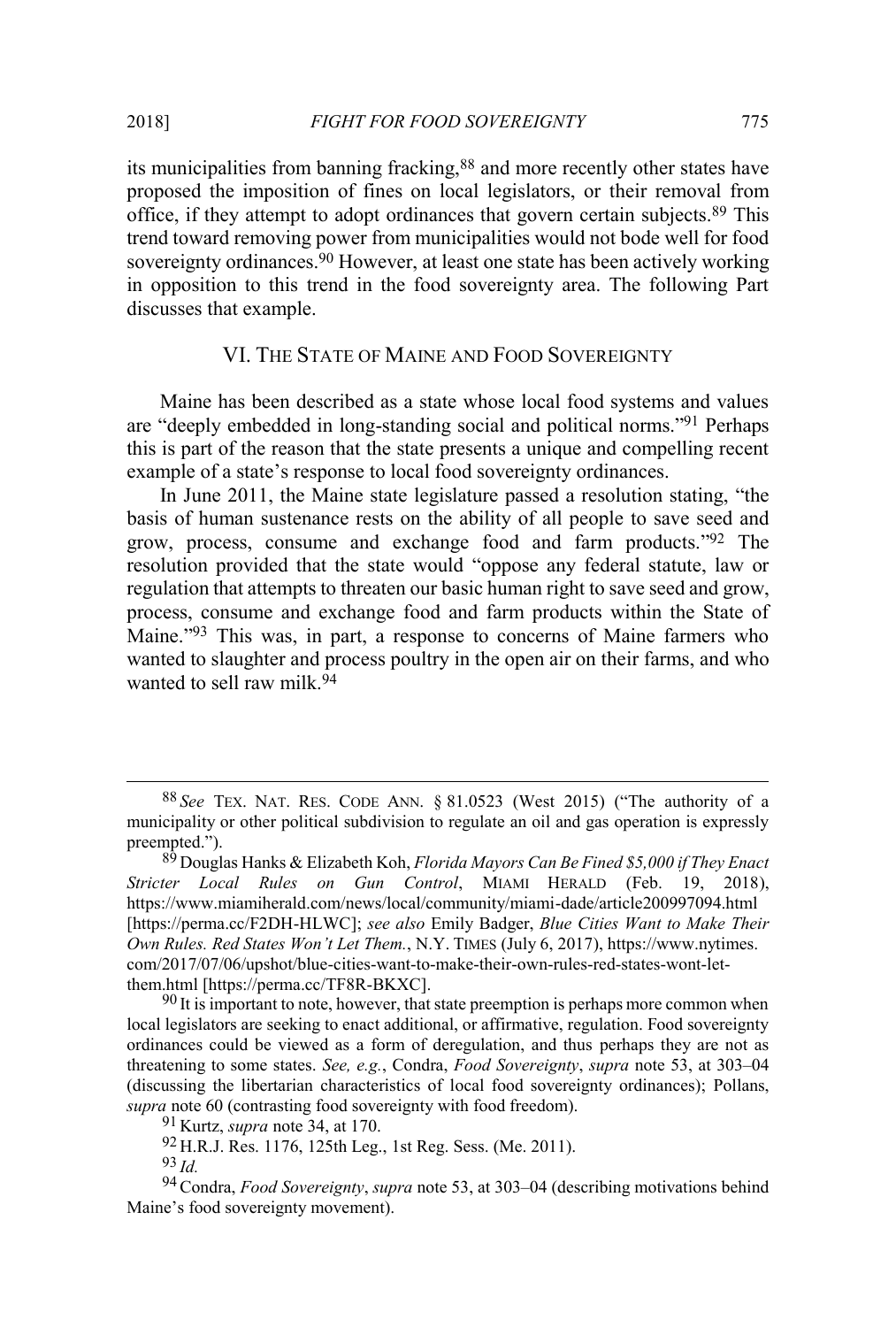These same concerns had also led a number of localities in the state to begin adopting food sovereignty ordinances.<sup>95</sup> These ordinances resemble one another, and were often based off of a model ordinance. An example reads,

We, the People of the Town of Sedgwick, Hancock County, Maine, have the right to produce, process, sell, purchase and consume local foods thus promoting self-reliance, the preservation of family farms, and local food traditions. We recognize that family farms, sustainable agricultural practices, and food processing by individuals, families and non-corporate entities offers stability to our rural way of life by enhancing the economic, environmental and social wealth of our community. As such, our right to a local food system requires us to assert our inherent right to self-government. We recognize the authority to protect that right as belonging to the Town of Sedgwick.<sup>96</sup>

When towns began adopting these food sovereignty ordinances, it was hard not to assume, from a legal perspective, that they would have no effect. Knowing what we know about federalism and preemption, legal scholars assumed that there was no merit in or point to these ordinances.97 The ordinances could, of course, serve a powerful narrative function, with towns asserting their interest in self-governance,98 but from a practical perspective, it seemed like a matter of time before the state or federal government would step in to put an end to the ordinances and any actions that resulted from them. Despite this legal perspective, many farmers took these local declarations of food sovereignty seriously, and began taking sovereign actions in response to them.<sup>99</sup>

Acting as if the food sovereignty ordinances were controlling led to at least one lawsuit. A Maine raw milk producer—Farmer Dan Brown—wound up in court.<sup>100</sup> The state of Maine (along with about twenty-four other states)<sup>101</sup> allows the sale of raw milk within the state, but it requires the farmers producing the milk to comply with state licensing and inspection procedures.102 Some

99 *See, e.g.*, Kevin Miller, *State Sues Blue Hill Farmer for Selling Unpasteurized Milk at Farmers' Markets*, BANGOR DAILY NEWS (Nov. 16, 2011), https://bangordailynews.com /2011/11/16/news/hancock/blue-hill-farmer-cited-for-violating-state-law/ [https://perma.cc /6P28-FGDD].

100 *Id.*

<sup>101</sup> CTRS FOR DISEASE CONTROL & PREVENTION, SALE OF RAW MILK AND OUTBREAKS LINKED TO RAW MILK, BY STATE (2015).

102 ME. REV. STAT. ANN. tit. 7, ch. 8-F §§ 2902-A–2902-B (2000).

 <sup>95</sup> Hewitt, *supra* note 84.

<sup>&</sup>lt;sup>96</sup> Sedgwick, Me., Local Food and Community Self-Governance Ordinance (Mar. 5, 2011).

<sup>97</sup>Briffault, *supra* note 67, at 1335–44; *See* Ryan Almy, *State v. Brown: A Test for Local Food Ordinances*, 65:2 ME. L. REV. 790, 795 (2013).

 $98$  Even if ordinances are preempted, they may serve other functions, including showing an expression of dissent or dissatisfaction with the status quo. Austin Raynor, *The New State Sovereignty Movement*, 90 IND. L.J. 613, 635 (2015) ("Even many preempted statutes, however—such as those that declare federal law void—remain capable of fulfilling a similar expressive function."). They can also function as catalysts for lawsuits. *Id.* at 638.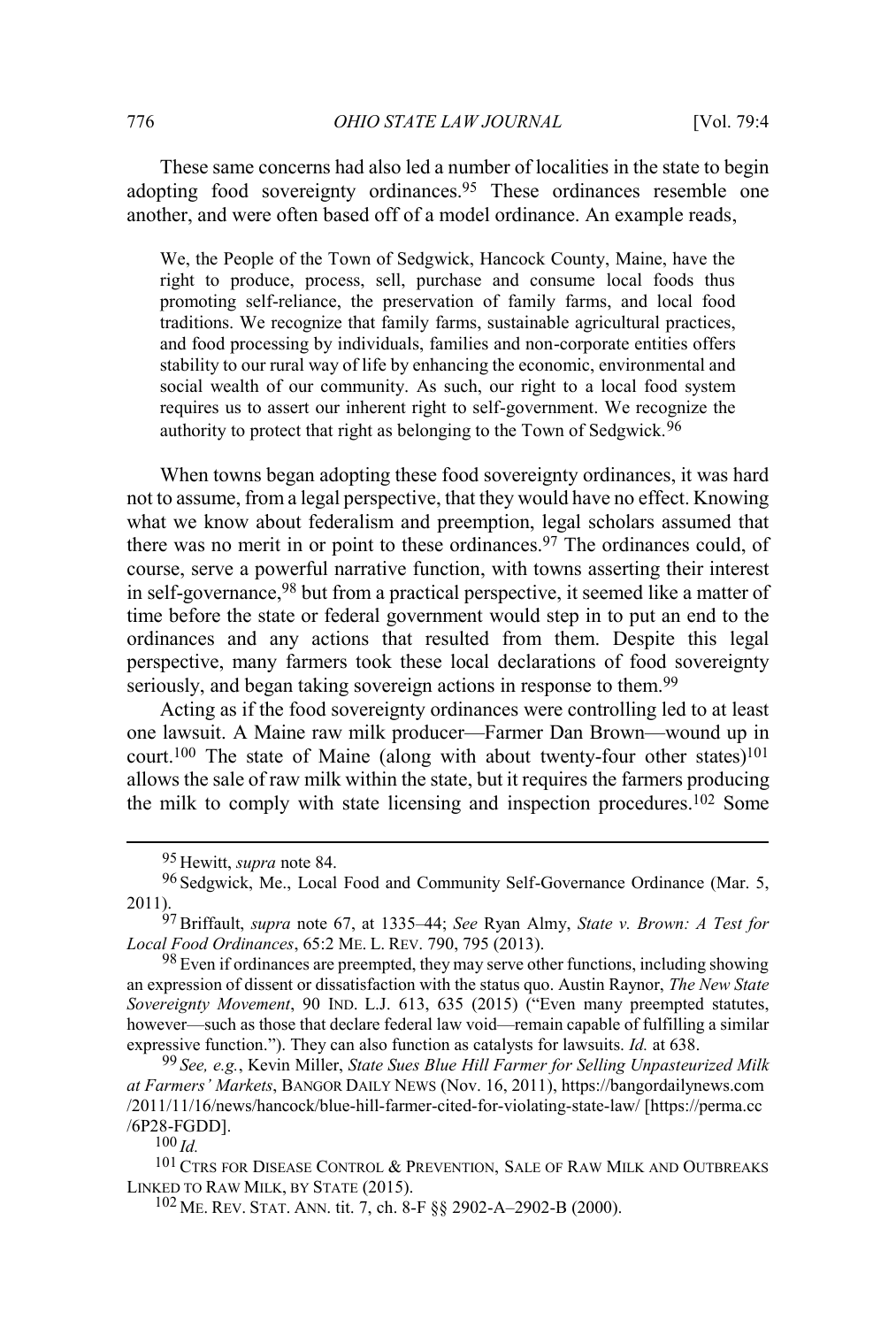farmers, including Farmer Brown, viewed the local food sovereignty ordinances in their towns as sufficient to exempt them from those state requirements.<sup>103</sup> Brown's case went to court.

As was aforementioned, many commentators and lawyers assumed that the court would find that the state licensing and inspection laws preempted the local food sovereignty ordinance.104 Indeed, that was the holding at the Superior Court level.105 However, on appeal, in 2014, Maine's Supreme Judicial Court used statutory construction to avoid the question and decided the farmer's case on other grounds.106 Thus, the question about whether existing state law preempted these local ordinances remained.

As was addressed briefly above, many localities feel constrained by the threat of state or federal overrule, $107$  and thus do not act as boldly as they otherwise might. In Maine, however, the localities did not let this concern stop them from passing their food sovereignty ordinances. And interestingly, instead of taking action to block those localities, the state Legislature decided to take action in an attempt to *further* the goals of these towns.

In late 2017, the Maine State Legislature decided that it wanted to take action to affirmatively support these food-sovereign towns, and farmers like Farmer Brown. Although in prior years, bills along these lines had been proposed, they never became law.108 This year was different. The state legislature adopted a law—An Act To Recognize Local Control Regarding Food Systems—acknowledging that municipalities may, pursuant to their home rule powers, adopt food sovereignty ordinances, and that the state would recognize and observe these ordinances.109 In doing so, the state adopted findings that local control of food systems would help ensure the preservation of small family farms, improve food security, promote self-reliance, enhance rural economic development, and enhance the environmental wealth of rural communities.<sup>110</sup>

This seems like a useful way that states can ensure their localities have the authority and power to act in furtherance of environmental goals, such as supporting local food systems. As I mentioned above, without such express authorization, even cities with home rule power are sometimes barred from

 <sup>103</sup> Miller, *supra* note 99.

<sup>104</sup> *See* Almy, *supra* note 97, at 805.

<sup>105</sup> State v. Brown, 95 A.3d 82, 91–92 (Me. 2014).

<sup>106</sup> *Id.* at 91 (holding that the municipal ordinance would be construed to avoid a preemption issue and that civil penalties could be imposed on the farmer for each act that constituted a violation of state licensing and labeling laws).

<sup>107</sup> Diller, *supra* note 77, at 1049 ("With the threat of state legislative, congressional, and presidential override . . . local governments are highly constrained in how they can implement their residents' preferred policies.").

<sup>108</sup> *See e.g.*, Kent Miller, *Maine Senate Rejects Proposed 'Right to Food' Constitutional Amendment*, PRESS HERALD (Mar. 23, 2016), https://www.pressherald.com/ 2016/03/23/maine-senate-votes-down-proposed-right-to-food-constitutional-amendment/ [https://perma.cc/HAZ3-HLKE].

 $109$  Maine Food Sovereignty Act, ME. STAT. tit. 7, ch. 8-F § 283 (2017).  $110$  *Id.*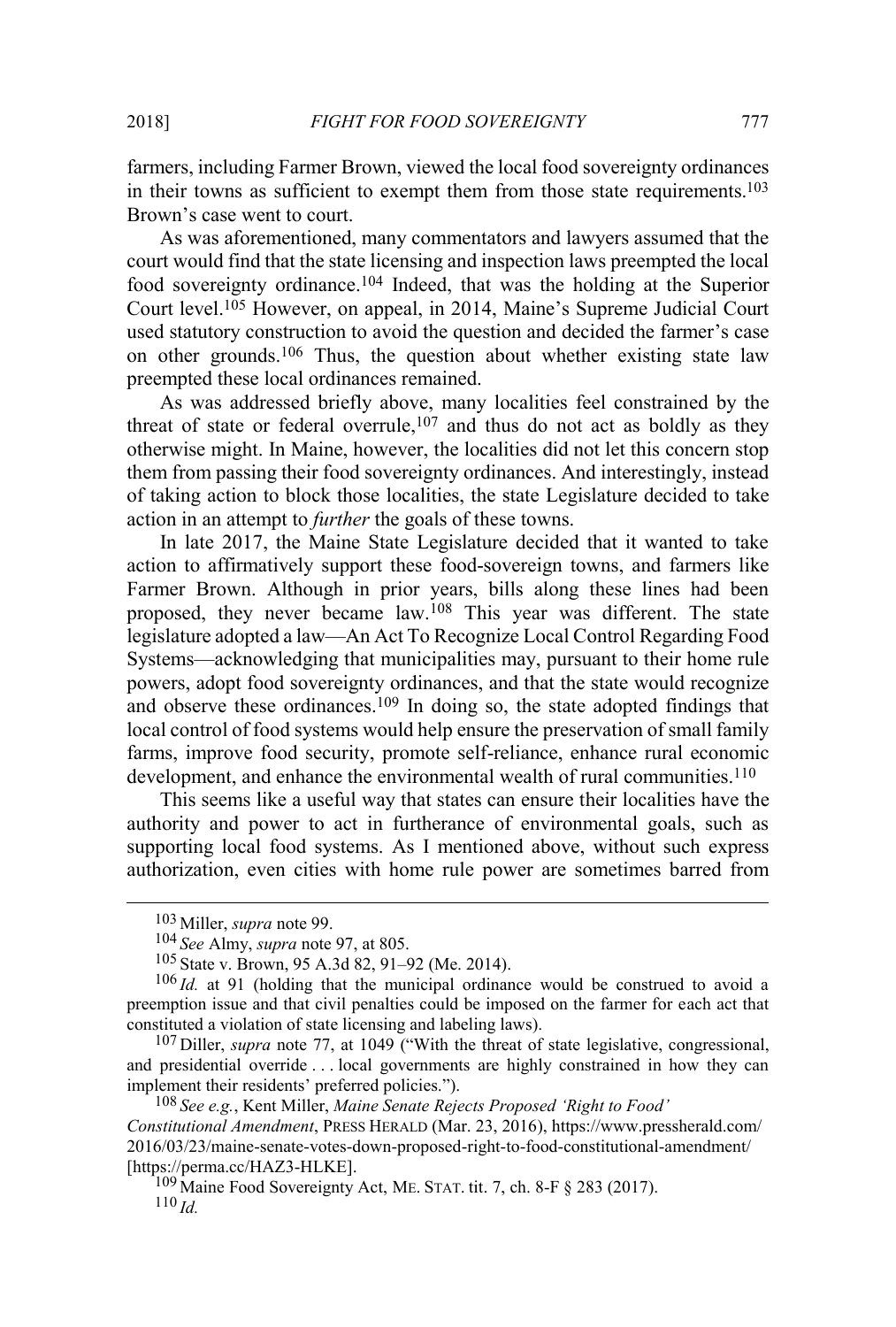acting in areas that are already heavily regulated. However, if the state gives express authorization to a locality to regulate in a certain area, as the state of Maine did here, that lessens concerns about preemption or about the locality acting beyond the scope of its home rule authority.

Despite the novelty of the state's action here, there are a few concerns that must be addressed. First, there is still a pressing normative question about food safety, and whether it makes sense for localities to exempt themselves from state regulations. Further, perhaps the biggest problem is this: the state is not the final arbiter in the area of food safety and regulation. As was discussed earlier, there is a massive federal regulatory system, overseen by the USDA and FDA, with respect to food production.

This soon became apparent. A few weeks before the new law was set to take effect, the Governor of Maine received a letter from the USDA threatening to transfer control of meat and poultry from the state to federal inspectors, in light of the new state law.111 The USDA did not believe that the state could ensure that state and local requirements would be at least as strict as the federal rules given that the state was basically agreeing to turn over control of food inspections and regulation to localities in some circumstances.112 Although it is quite possible that the federal government would have lacked the capacity to follow through on its threat, the Governor and Legislature did not seem willing to take that risk.113 Thus, the state legislature called an emergency session and amended its new law,114 substantially weakening it by expressly stating that the state would: (a) continue to require state inspection and licensing (pursuant to federal law) for meat and poultry (which obviously means removing a lot of local discretion from the food sovereign towns);<sup>115</sup> and (b) limit local control

 <sup>111</sup> Letter from Almanza, *supra* note 45; *see also Food Sovereignty in Maine: Maine'<sup>s</sup> 2017 Food Sovereignty Law Does Not Impact Farmers' Markets*, ME. FED'N FARMERS' MKTS., http://www.mainefarmersmarkets.org/food-sovereignty/ [https://perma.cc/5VTK-9A94] (last visited Apr. 24, 2018); Mary Pols, *Food Law Leaves Maine Meat Producers Squealing for a Fix*, PORTLAND PRESS HERALD (Oct. 19, 2017), https://www.pressherald. com/2017/10/18/maines-meat-and-poultry-producers-caught-in-the-middle-of-foodsovereignty-fight/ [https://perma.cc/3BVW-Z4R6].

<sup>112</sup> Letter from Almanza, *supra* note 45.

<sup>&</sup>lt;sup>113</sup> There is a real possibility that some states might seek to achieve a goal through underenforcement, assuming a lack of capacity to enforce federal law. *See* Eric Yoder, *Understaffing, Lack of Training at Agencies Hampering Agency Services to Public, Personnel Agency Says*, WASH. POST (Feb. 8, 2018), https://www.washingtonpost.com/ news/powerpost/wp/2018/02/08/understaffing-lack-of-training-at-agencies-hamperingagency-services-to-public-personnel-agency-says/?utm\_term=.8834cdf38558 [https://perma.cc/YB65-QCS7].

 $114$  S.J. Res. 605, 128th Leg., 1st Spec. Sess. (Me. 2017).

<sup>115</sup> Maine Food Sovereignty Act, ME. STAT. tit. 7, ch. 8-F § 285 (2017) ("Notwithstanding any provision in this chapter to the contrary, the department shall implement and enforce all provisions of Title 22, chapter 562-A and the rules adopted thereunder that are necessary to ensure that the requirements of the State's meat and poultry products inspection and licensing program are at least equal to the applicable requirements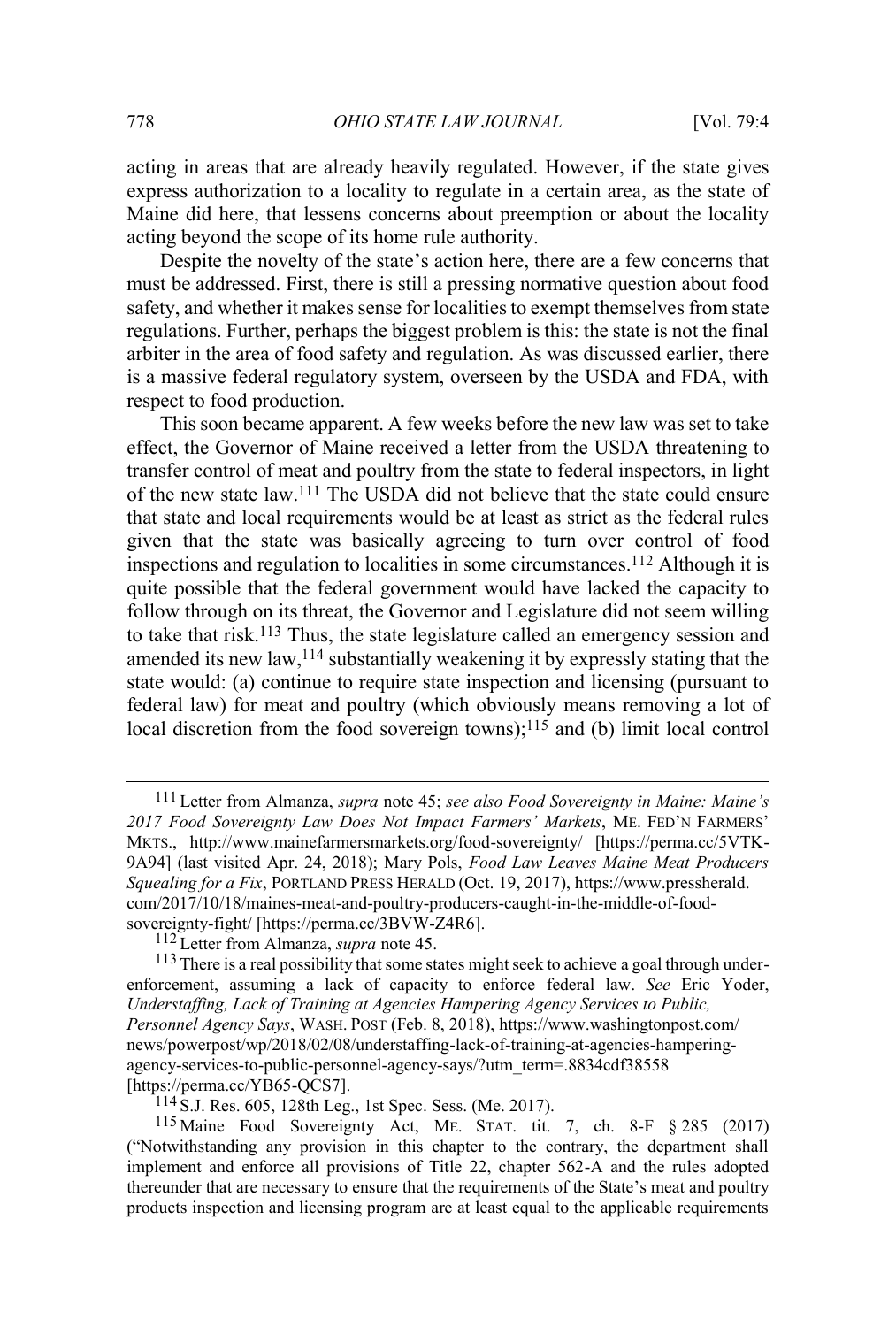$\overline{a}$ 

over other products to situations that involve face to face interactions at the site where the food was produced (thus, the law does not cover transactions at, for example, farmer's markets).<sup>116</sup>

#### VII. CONCLUSION

The bottom line is that there is work for states to do here, to enable and aid their localities in taking forward-looking steps toward improving the environment; however, they must be sure to remember that they are still subject to a number of federal provisions. It is somewhat surprising that the State of Maine failed to consider these issues before adopting its state statute. That said, there are certain areas where states have substantial control—in the food context, for example, states have more control over eggs and dairy than they do over meat and poultry.<sup>117</sup> Thus, in these areas of state control, states have more flexibility to expressly defer to local decision-making. Doing so removes questions about whether home rule power alone is strong enough to empower local governments, and gives local governments more confidence in their ability to take bold actions toward protecting the environment.

Further, to the extent more states join with Maine in passing laws such as these, it could serve a democratic function, signaling to the federal government that this is what its citizens want.118 This could, perhaps, result in certain federal carve-outs, or a rethinking of the scale of regulation that is necessary and appropriate in the context of food safety and food systems.

For now, in food sovereign towns in Maine, a consumer can purchase directly from a farmer products like milk, cheese, pickles, and other canned foods that have not undergone any state inspection or licensing. This is all done with the state's explicit approval. Even a fix as small as this should enable more

specified under applicable federal acts, as defined by the United States Department of Agriculture or other federal agencies, without exception.").

<sup>116</sup> *Id.* at § 282(1) (defining "direct producer-to-consumer transactions" as that phrase is used in the law); *id.* at § 286 ("An individual who grows, produces, processes or prepares food or food products for purposes other than direct producer-to-consumer transactions in a municipality that adopts or amends an ordinance pursuant to [this new law] shall grow, produce, process or prepare the food or food products in compliance with all applicable state and federal food safety laws, rules and regulations."); *see also id.* at § 283.

<sup>&</sup>lt;sup>117</sup> Note that farmers with fewer than 1,000 chickens have reduced federal compliance requirements. *See* LYNN BLIVEN ET AL., NEW YORK STATE ON-FARM POULTRY SLAUGHTER GUIDELINES: FOOD SAFETY AND BEST MANAGEMENT PRACTICES FOR FARMERS PROCESSING LESS THAN 1000 BIRDS/YEAR (2012), http://smallfarms.cornell.edu/resources/guides/onfarm-poultry-slaughter-guidelines/ [https://perma.cc/LV9B-W8S9].

<sup>118</sup> Wyoming passed a similar Food Freedom Act. WYO. STAT. ANN. §§ 11-49-101 to - 103 (2018). Colorado has also adopted a law. COLO. REV. STAT. § 25-4-1614 (2016).